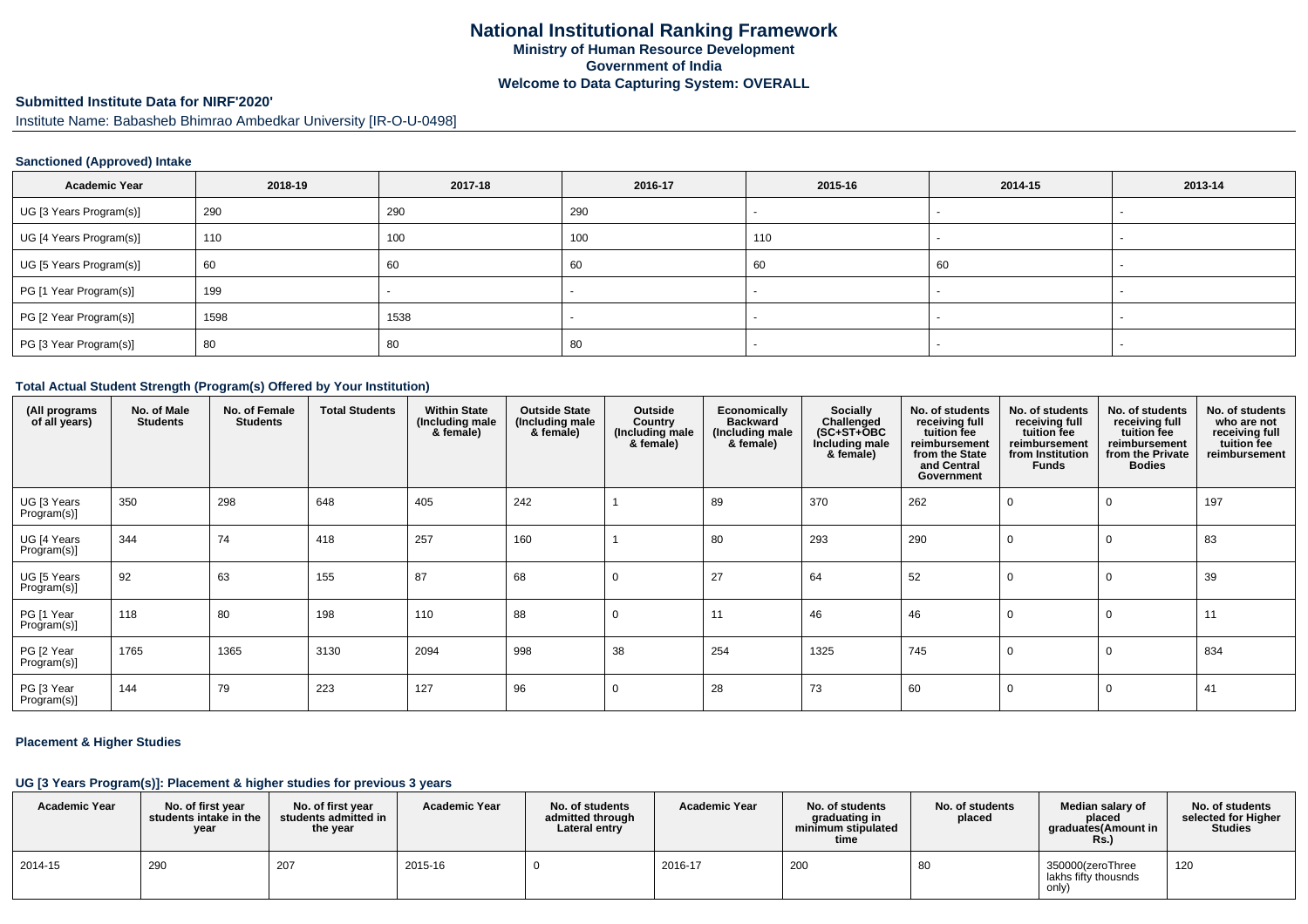| 2015-16 | 290 | AE<br>າວວ | 2016-17 | 2017-18 | 138 | O∸                           | 350000(Three Lakhs<br>fifty thousands only) | $\rightarrow$ |
|---------|-----|-----------|---------|---------|-----|------------------------------|---------------------------------------------|---------------|
| 2016-17 | 290 | 286       | 2017-18 | 2018-19 | 278 | $\overline{A}$<br>. <u>.</u> | 350000(Three Lakhs<br>fifty thousands only) | 166           |

# **UG [4 Years Program(s)]: Placement & higher studies for previous 3 years**

| <b>Academic Year</b> | No. of first year<br>students intake in the<br>year | No. of first year<br>students admitted in<br>the year | <b>Academic Year</b> | No. of students<br>admitted through<br>Lateral entry | <b>Academic Year</b> | No. of students<br>graduating in<br>minimum stipulated<br>time | No. of students<br>placed | Median salary of<br>placed<br>graduates(Amount in<br><b>Rs.</b> ) | No. of students<br>selected for Higher<br><b>Studies</b> |
|----------------------|-----------------------------------------------------|-------------------------------------------------------|----------------------|------------------------------------------------------|----------------------|----------------------------------------------------------------|---------------------------|-------------------------------------------------------------------|----------------------------------------------------------|
| 2013-14              | 110                                                 | 110                                                   | 2014-15              | 25                                                   | 2016-17              | 100                                                            | 72                        | 180000(One lakhs<br>eighty thousands only)                        | 15                                                       |
| 2014-15              | 110                                                 | 110                                                   | 2015-16              | 30                                                   | 2017-18              | 100                                                            | 65                        | 180000(One lakhs<br>eighty thousands only)                        | 12                                                       |
| 2015-16              | 110                                                 | 108                                                   | 2016-17              | 18                                                   | 2018-19              | 97                                                             | 75                        | 260000 TWO LAKH<br>SIXTY THOUSAND)                                | 22                                                       |

# **UG [5 Years Program(s)]: Placement & higher studies for previous 3 years**

| <b>Academic Year</b> | No. of first year<br>students intake in the<br>year | No. of first vear<br>students admitted in<br>the year | <b>Academic Year</b> | No. of students<br>admitted through<br>Lateral entry | <b>Academic Year</b> | No. of students<br>graduating in<br>minimum stipulated<br>time | No. of students<br>placed | Median salary of<br>placed<br>graduates(Amount in<br>Rs.) | No. of students<br>selected for Higher<br><b>Studies</b> |
|----------------------|-----------------------------------------------------|-------------------------------------------------------|----------------------|------------------------------------------------------|----------------------|----------------------------------------------------------------|---------------------------|-----------------------------------------------------------|----------------------------------------------------------|
| 2012-13              |                                                     |                                                       | 2013-14              |                                                      | 2016-17              |                                                                |                           | O(Zero)                                                   |                                                          |
| 2013-14              |                                                     |                                                       | 2014-15              |                                                      | 2017-18              |                                                                |                           | O(Zero)                                                   |                                                          |
| 2014-15              | 60                                                  |                                                       | 2015-16              |                                                      | 2018-19              |                                                                |                           | 400000(Four Lakhs<br>only)                                |                                                          |

# **PG [1 Years Program(s)]: Placement & higher studies for previous 3 years**

| <b>Academic Year</b> | No. of first year<br>students intake in the<br>year | No. of first year<br>students admitted in<br>the year | <b>Academic Year</b> | No. of students graduating in minimum<br>stipulated time | No. of students<br>placed | Median salary of<br>placed<br>graduates(Amount in<br><b>Rs.)</b> | No. of students<br>selected for Higher<br><b>Studies</b> |
|----------------------|-----------------------------------------------------|-------------------------------------------------------|----------------------|----------------------------------------------------------|---------------------------|------------------------------------------------------------------|----------------------------------------------------------|
| 2016-17              |                                                     |                                                       | 2016-17              |                                                          |                           | O(Zero)                                                          |                                                          |
| 2017-18              | 199                                                 | 150                                                   | 2017-18              | 136                                                      | 75                        | 350000(Three lakhs<br>fifty thousnds only)                       |                                                          |
| 2018-19              | 199                                                 | 198                                                   | 2018-19              | 198                                                      | 119                       | 450000(Four lakhs fifty  <br>thousands)                          | 79                                                       |

### **PG [2 Years Program(s)]: Placement & higher studies for previous 3 years**

| <b>Academic Year</b> | No. of first year<br>students intake in the<br>year | No. of first year<br>students admitted in<br>the year | <b>Academic Year</b> | No. of students graduating in minimum<br>stipulated time | No. of students<br>placed | Median salary of<br>placed<br>graduates(Amount in<br><b>Rs.)</b> | No. of students<br>selected for Higher<br><b>Studies</b> |
|----------------------|-----------------------------------------------------|-------------------------------------------------------|----------------------|----------------------------------------------------------|---------------------------|------------------------------------------------------------------|----------------------------------------------------------|
| 2015-16              | 240                                                 | 115                                                   | 2016-17              | 113                                                      | 80                        | 350000(Three lakhs<br>fifty thousnds only)                       | 33                                                       |
| 2016-17              | 1538                                                | 982                                                   | 2017-18              | 750                                                      | 500                       | 350000(Three lakhs<br>fifty thousnds only)                       | 15                                                       |
| 2017-18              | 1538                                                | 1530                                                  | 2018-19              | 948                                                      | 489                       | 350000(Three lakhs<br>fifty thousnds only)                       | 459                                                      |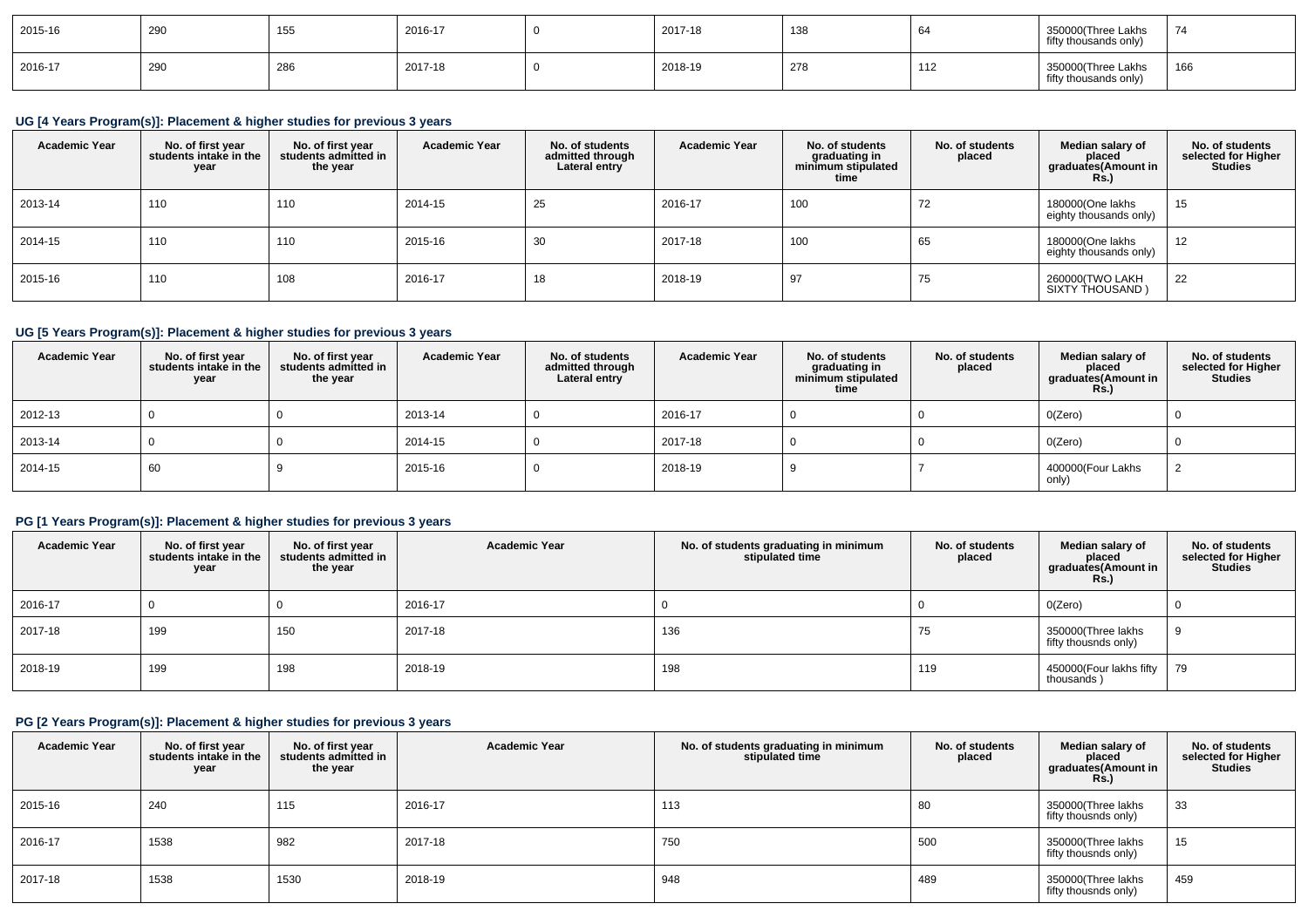### **PG [3 Years Program(s)]: Placement & higher studies for previous 3 years**

| <b>Academic Year</b> | No. of first year<br>students intake in the<br>year | No. of first year<br>students admitted in<br>the year | <b>Academic Year</b> | No. of students<br>admitted through<br>Lateral entry | <b>Academic Year</b> | No. of students<br>graduating in<br>minimum stipulated<br>time | No. of students<br>placed | Median salary of<br>placed<br>graduates(Amount in<br>Rs.) | No. of students<br>selected for Higher<br><b>Studies</b> |
|----------------------|-----------------------------------------------------|-------------------------------------------------------|----------------------|------------------------------------------------------|----------------------|----------------------------------------------------------------|---------------------------|-----------------------------------------------------------|----------------------------------------------------------|
| 2014-15              | 80                                                  | 70                                                    | 2015-16              | υ                                                    | 2016-17              | 70                                                             | 66                        | 350000(Three lakhs<br>fifty thousnds only)                |                                                          |
| 2015-16              | 80                                                  | 76                                                    | 2016-17              |                                                      | 2017-18              | 76                                                             | 55                        | 350000(Three lakhs<br>fifty thousnds only)                | 21                                                       |
| 2016-17              | 80                                                  | 46                                                    | 2017-18              | υ                                                    | 2018-19              | 45                                                             | 40                        | 350000(Three lakhs<br>fifty thousnds only)                |                                                          |

### **Ph.D Student Details**

| Ph.D (Student pursuing doctoral program till 2017-18; Students admitted in the academic year 2018-19 should not be entered here.) |         |                                                            |         |  |  |  |  |  |
|-----------------------------------------------------------------------------------------------------------------------------------|---------|------------------------------------------------------------|---------|--|--|--|--|--|
| <b>Total Students</b>                                                                                                             |         |                                                            |         |  |  |  |  |  |
| Full Time                                                                                                                         |         | 560                                                        |         |  |  |  |  |  |
| Part Time                                                                                                                         |         |                                                            |         |  |  |  |  |  |
|                                                                                                                                   |         | No. of Ph.D students graduated (including Integrated Ph.D) |         |  |  |  |  |  |
|                                                                                                                                   | 2018-19 | 2017-18                                                    | 2016-17 |  |  |  |  |  |
| Full Time                                                                                                                         | 203     | 63<br>64                                                   |         |  |  |  |  |  |
| Part Time                                                                                                                         |         |                                                            |         |  |  |  |  |  |

# **Financial Resources: Utilised Amount for the Capital expenditure for previous 3 years**

| <b>Academic Year</b>                                                                                 | 2018-19                                                                                 | 2017-18                                                                                 | 2016-17                                                                                    |  |  |  |  |  |
|------------------------------------------------------------------------------------------------------|-----------------------------------------------------------------------------------------|-----------------------------------------------------------------------------------------|--------------------------------------------------------------------------------------------|--|--|--|--|--|
|                                                                                                      | <b>Utilised Amount</b>                                                                  | <b>Utilised Amount</b>                                                                  | <b>Utilised Amount</b>                                                                     |  |  |  |  |  |
| Annual Capital Expenditure on Academic Activities and Resources (excluding expenditure on buildings) |                                                                                         |                                                                                         |                                                                                            |  |  |  |  |  |
| Library                                                                                              | 9385933 (Ninty three lakhs eighty five thousand nine hundred<br>thirty three)           | $0$ (zero)                                                                              | 1611774 (Sixteen lakhs eleven thousand seven hundred<br>seventy four)                      |  |  |  |  |  |
| New Equipment for Laboratories                                                                       | 10177532 (One crore seventeen Ikakhs seventy seven<br>thousand five hundred thirty two) | 53725990 (Five crore thirty seven thousand twenty five<br>thousand nine hundred ninty)  | 43723424 (Four crore thirty seven lakhs twenty three thousand<br>four hundred twenty four) |  |  |  |  |  |
| <b>Engineering Workshops</b>                                                                         | 13059787 (One crore thirty Ikahs fifty nine thousand seven<br>hundred eighty seven)     | 0 (zero)                                                                                | $0$ (zero)                                                                                 |  |  |  |  |  |
| Other expenditure on creation of Capital Assets (excluding<br>expenditure on Land and Building)      | 26639961 (Twenty six lakhs thirty nine thousand nine hundred<br>sixty one)              | 15385841 (One crore fifty three lakhs eighty five thousand<br>eight hundred fourty one) | 19625515 (One crore ninty six lakhs twenty five thousand five<br>hundred fifteen)          |  |  |  |  |  |

# **Financial Resources: Utilised Amount for the Operational expenditure for previous 3 years**

| <b>Academic Year</b>                       | 2018-19                                                                       | 2017-18                                                                       | 2016-17                                                                                     |  |  |  |  |  |  |
|--------------------------------------------|-------------------------------------------------------------------------------|-------------------------------------------------------------------------------|---------------------------------------------------------------------------------------------|--|--|--|--|--|--|
|                                            | <b>Utilised Amount</b>                                                        | <b>Utilised Amount</b>                                                        | <b>Utilised Amount</b>                                                                      |  |  |  |  |  |  |
|                                            | <b>Annual Operational Expenditure</b>                                         |                                                                               |                                                                                             |  |  |  |  |  |  |
| Salaries (Teaching and Non Teaching staff) | 512190602 (Fifty one crore twenty one lakh ninty thousand six<br>hundred two) | 408334022 (Fourty crore eighty three lakh thirty four thousand<br>twenty two) | 324117856 (Thirty two crore fourty one lakhs seventeen<br>thousand eight hundred fifty six) |  |  |  |  |  |  |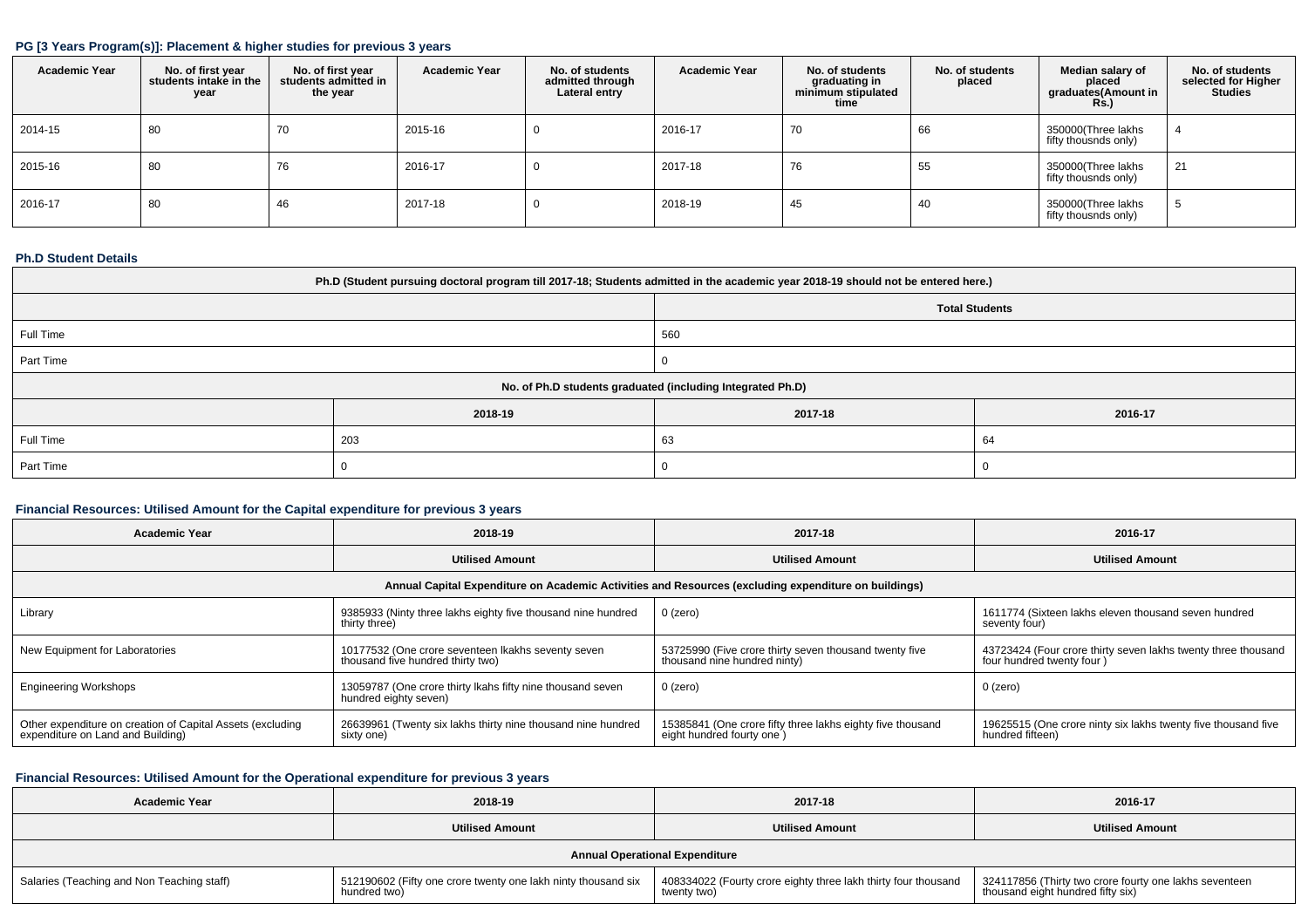| Maintenance of Academic Infrastructure or consumables and<br>other running expenditures (excluding maintenance of hostels<br>and allied services, rent of the building, depreciation cost, etc) | 388032871 (Thirty eight crore eighty lakhs thirty two thousand<br>eight hundred seventy one) | 353965086 (Thirty five crore thirty nine lakhs five thousand<br>eighty six) | 268341132 (Twenty six crore eighty three lakhs fourty one<br>thousand one hundred thirty two) |
|-------------------------------------------------------------------------------------------------------------------------------------------------------------------------------------------------|----------------------------------------------------------------------------------------------|-----------------------------------------------------------------------------|-----------------------------------------------------------------------------------------------|
| Seminars/Conferences/Workshops                                                                                                                                                                  | 2851976 (Twenty eight lakhs fifty one thousand nine hundred                                  | 4153745 (Fourty one lakhs fifty three thousand sewven                       | 11742345 (One crore seventeen lakhs fourty two thousand                                       |
|                                                                                                                                                                                                 | seventy six)                                                                                 | hundred fourty five)                                                        | three hundred fourty five)                                                                    |

#### **IPR**

| Calendar year            | 2018 | 2017 | 2016 |
|--------------------------|------|------|------|
| No. of Patents Published |      |      |      |
| No. of Patents Granted   |      |      |      |

### **Sponsored Research Details**

| <b>Financial Year</b>                    | 2018-19                        | 2017-18                   | 2016-17                       |
|------------------------------------------|--------------------------------|---------------------------|-------------------------------|
| Total no. of Sponsored Projects          |                                |                           | ູບ                            |
| Total no. of Funding Agencies            |                                |                           | 10                            |
| Total Amount Received (Amount in Rupees) | 42700000                       | 73000000                  | 46700000                      |
| Amount Received in Words                 | Four crores twenty seven lakhs | Seven crores thirty lakhs | Four crores sixty seven lakhs |

# **Consultancy Project Details**

| <b>Financial Year</b>                    | 2018-19          | 2017-18                  | 2016-17                  |
|------------------------------------------|------------------|--------------------------|--------------------------|
| Total no. of Consultancy Projects        |                  |                          |                          |
| Total no. of Client Organizations        | -20              |                          |                          |
| Total Amount Received (Amount in Rupees) | 800000           | 650000                   | 650000                   |
| Amount Received in Words                 | Eight lakhs only | Six lakhs fifty thousand | Six lakhs fifty thousand |

# **Executive Development Program/Management Development Programs**

| <b>Financial Year</b>                                                            | 2018-19         | 2017-18 | 2016-17 |
|----------------------------------------------------------------------------------|-----------------|---------|---------|
| Total no. of Executive Development Programs/ Management<br>Development Programs  |                 |         |         |
| Total no. of Participants                                                        | 120             |         |         |
| Total Annual Earnings (Amount in Rupees)(Excluding Lodging<br>& Boarding Charges | 500000          |         |         |
| Total Annual Earnings in Words                                                   | Five lakhs only | Zero    | Zero    |

# **PCS Facilities: Facilities of physically challenged students**

| 1. Do your institution buildings have Lifts/Ramps?                                                                                                        | Yes, more than 80% of the buildings |
|-----------------------------------------------------------------------------------------------------------------------------------------------------------|-------------------------------------|
| 2. Do your institution have provision for walking aids, includingwheelchairs and transportation from one building to another for<br>handicapped students? | Yes                                 |
| 3. Do your institution buildings have specially designed toilets for handicapped students?                                                                | Yes, more than 80% of the buildings |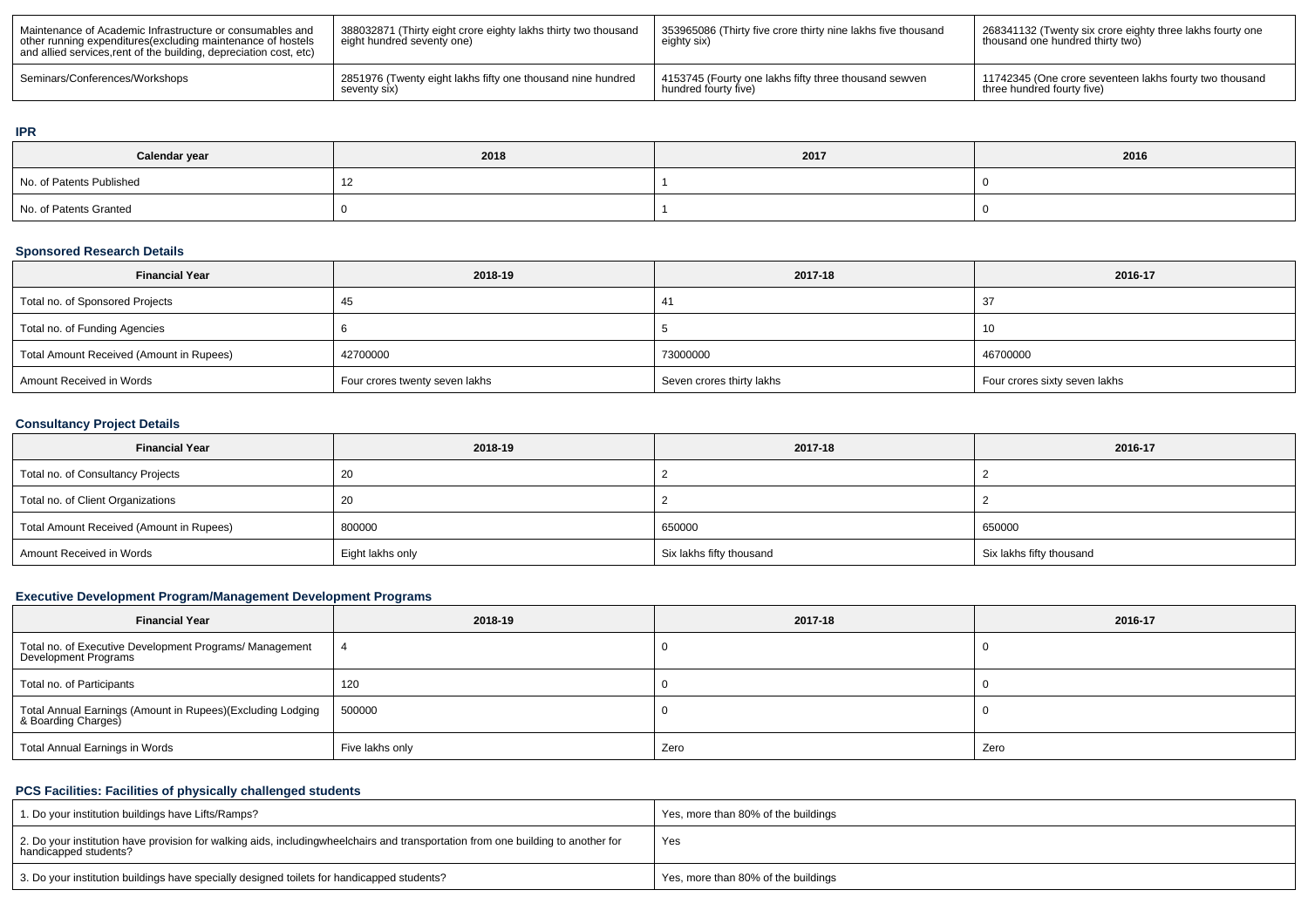### **Awards Details**

1.How many faculty member of your institution have received highly reputed national/international awards/recognition from central  $\;\mid\;$  12

| government agencies in the previous academic year 2018-19 |                                     |                                                                 |                                                                                                                       |                                                                                                                  |                                          |                            |                                     |                               |                              |
|-----------------------------------------------------------|-------------------------------------|-----------------------------------------------------------------|-----------------------------------------------------------------------------------------------------------------------|------------------------------------------------------------------------------------------------------------------|------------------------------------------|----------------------------|-------------------------------------|-------------------------------|------------------------------|
| Srno                                                      | Name of the Faculty                 | Name of the Award                                               | <b>Name of the Central</b><br>government<br>agency/international<br>agencies from where<br>award has been<br>received | Address of the<br>Agency giving award                                                                            | <b>Contact Email ID of</b><br>the Agency | Year of receiving<br>award | Email ID of the<br>faculty          | Contact no. of the<br>faculty | Is it<br>Fellowship?(Yes/No) |
| $\mathbf{1}$                                              | DR VENKATESH<br><b>KUAMR</b>        | <b>INSA VISITING</b><br><b>SCIENTIST</b>                        | <b>INDIAN NATIONAL</b><br><b>SCIENCE ACADEMY</b>                                                                      | <b>BAHADUR SHAH</b><br>ZAFAR MARG NEW<br>DELHI 110002                                                            | ESOFFICE@INSA.NIC<br>.IN                 | 2019                       | DRVENKATESHKUM<br>ARR@GMAIL.COM     | 9838616937                    | Yes                          |
| $\overline{2}$                                            | PROF KAMAL<br><b>JAISWAL</b>        | <b>EXCELLENT</b><br><b>FACULTY AWARD</b>                        | <b>BLUE PLANET</b><br><b>SOCIETY</b>                                                                                  | 22- B/2 KATRA ROAD<br>(NEAR CARPENTRY<br>SCHOOL), PRAYAG<br>RAJ UTTÁR<br>PRADESH 211002                          | BPS.NATURE@GMAI<br>L.COM                 | 2018                       | DRKAMALJAISWAL@<br><b>GMAIL.COM</b> | 9415109611                    | No                           |
| 3                                                         | DR SUMAN MISHRA                     | <b>FBPS FELLOWSHIP</b>                                          | <b>BLUE PLANET</b><br><b>SOCIETY</b>                                                                                  | 22- B/2 KATRA ROAD<br>(NEAR CARPENTRY<br>SCHOOL), PRAYAG<br>RAJ 211002                                           | BPS.NATURE@GMAI<br>L.COM                 | 2019                       | DRSUMANMISHRA@<br><b>GMAIL.COM</b>  | 9450413971                    | Yes                          |
| $\overline{4}$                                            | PROF SHUBHINI A<br>SARAF            | <b>LEADERSHIP FOR</b><br><b>ACADEMICIAN</b><br><b>PROGRAMME</b> | MINISTRY OF<br><b>HUMAN RESOURCE</b><br><b>DEVELOPMENT</b>                                                            | DEPARTMENT OF<br>HIGHER EDUCATION,<br>MHRD, 106-A, C<br>WING, SHASHSTRI<br>BHAWAN, NEW<br>DELHI                  | SHAKILAT.SHAMSU<br>@NIC.IN               | 2018                       | SHUBHINI.SARF@GM<br>AIL.COM         | 9628176500                    | <b>No</b>                    |
| 5                                                         | <b>PROF SUNITA</b><br><b>MISHRA</b> | <b>LEADERSHIP FOR</b><br><b>ACADEMICIAN</b><br>PROGRAMME        | MINISTRY OF<br><b>HUMAN RESOURCE</b>                                                                                  | DEPARTMENT OF<br>HIGHER EDUCATION,<br>MHRD, 106-A, C<br>WING. SHASHSTRI<br>BHAWAN, NEW<br><b>DELHI</b>           | SHAKILAT.SHAMSU<br>@NIC.IN               | 2018                       | SUNITABBAU@GMAI<br>L.COM            | 9415228811                    | No                           |
| 6                                                         | PROF KAMAN SINGH                    | LEADERSHIP FOR<br><b>ACADEMICIAN</b><br>PROGRAMME               | MINISTRY OF<br><b>HUMAN RESOURCE</b><br>DEVELOPMENT                                                                   | DEPARTMENT OF<br>HIGHER EDUCATION,<br>MHRD, 106-A, C<br>WING, SHASHSTRI<br>BHAWAN, NEW<br>DELHI                  | SHAKILAT.HSAMSU<br>@NIC.IN               | 2018                       | DRKAMANSINGH@Y<br>AHOO.COM          | 9415409189                    | No                           |
| $\overline{7}$                                            | <b>D R MODI</b>                     | <b>LEADERSHIP FOR</b><br><b>ACADEMICIAN</b><br>PROGRAMME        | <b>MINISTRY OF</b><br><b>HUMAN RESOURCE</b><br><b>DEVELOPMENT</b>                                                     | DEPARTMENT OF<br>HIGHER EDUCATION,<br>MHRD, 106-A, C<br>WING, SHASHSTRI<br>BHAWAN, NEW<br><b>DELHI</b>           | SHAKILAT.SHAMSU!<br>@NIC.IN              | 2018                       | DRMODILKO@GMAIL<br>.COM             | 9935720995                    | <b>No</b>                    |
| 8                                                         | PROF PRITI SAXENA                   | <b>LEADERSHIP FOR</b><br><b>ACADEMICIAN</b><br>PROGRAMME        | MINISTRY OF<br>HUMAN RESOURCE<br>DEVELOPMENT                                                                          | DEPARTMENT OF<br>HIGHER EDUCATION.<br>MHRD, 106-A, C<br>WING. SHASHSTRI<br>BHAWAN, NEW<br>DELHI                  | shakilat.shamsu@nic.i<br>n               | 2018                       | SAXENAPRITI@GMAI<br>L.COM           | 9450931325                    | No                           |
| 9                                                         | DR NEETU SINGH                      | <b>UP RATAN</b>                                                 | <b>ALL INDIA</b><br><b>CONFERENCE OF</b><br><b>INTELLECTUALS</b>                                                      | <b>ALL INDIA</b><br><b>CONFERENCES OF</b><br><b>INTELLECTUALS</b><br><b>LUCKNOW</b>                              | XYZ@GMAIL.COM                            | 2018                       | BHU NS@YAHOO.C<br><b>OM</b>         | 9336458933                    | No                           |
| 10                                                        | DR SARVESH SINGH                    | SHABAD SHILPI                                                   | <b>UTTAR PRADESH</b><br><b>BHASHA SANSTHAN</b>                                                                        | UTTAR PRADESH<br>LANGUAGE<br>INSTITUTE 721-722<br>7TH FLOOR INDIRA<br><b>BHAWAN ASHOK</b><br><b>MARG LUCKNOW</b> | UPBHASHA@GMAIL.<br><b>COM</b>            | 2018                       | SARVESHSINGH75@<br><b>GMAIL.COM</b> | 9415435154                    | No                           |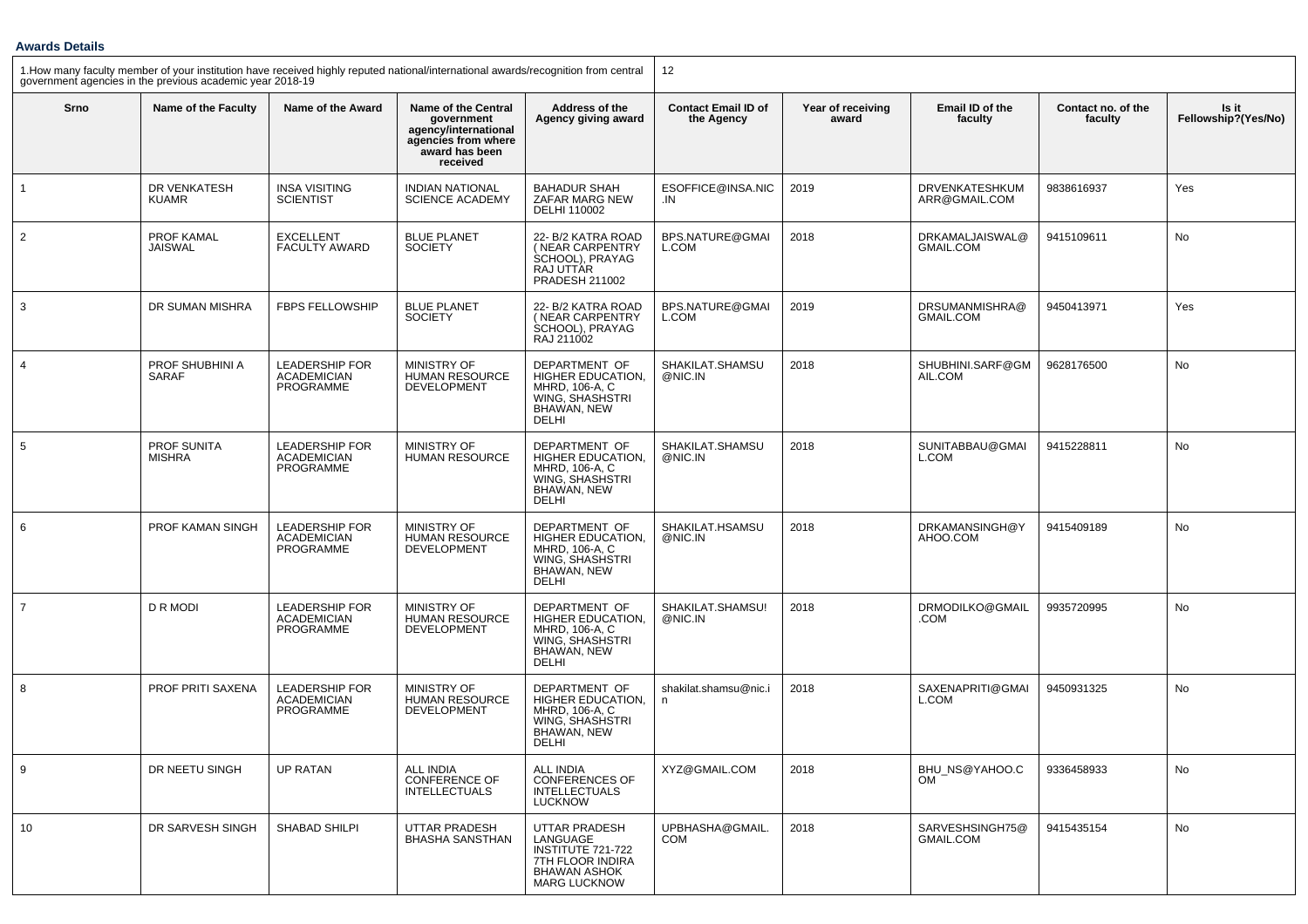| 11                                                                                                           | DR NEETU SINGH                             | YOUNG SCIENTISIT        | HI TECH<br><b>HORTICULTURE</b><br><b>SOCIETY</b>                | <b>MEERUT UTTAR</b><br>PRADESH                                                                     | ITHC@GMAIL.COM                         | 2019                                     | BHU NS@YAHOO.C<br><b>OM</b> | 9336458933                           | No                            |
|--------------------------------------------------------------------------------------------------------------|--------------------------------------------|-------------------------|-----------------------------------------------------------------|----------------------------------------------------------------------------------------------------|----------------------------------------|------------------------------------------|-----------------------------|--------------------------------------|-------------------------------|
| 12                                                                                                           | <b>PROF KAMAN SINGH</b>                    | UTTAR PRADESH<br>RATAN  | <b>ALL INDIA</b><br><b>CONFERENCE OF</b><br><b>INTELLCTUALS</b> | <b>NAINITAL</b>                                                                                    | <b>PRAKASHNIDHIAICOI</b><br>@GMAIL.COM | 2019                                     | DRKAMANSINGH@Y<br>AHOO.COM  | 9415409189                           | No                            |
| 2. How many students of your institution have won international awards in the previous academic year 2018-19 |                                            |                         |                                                                 |                                                                                                    |                                        |                                          |                             |                                      |                               |
| Srno                                                                                                         | Name of the<br>Student/Name of the<br>Team | <b>Enrolment Number</b> | Name of the Award                                               | Name of International<br>Institution/Organisati<br>on from where the<br>award has been<br>received | Address of the<br>Agency giving award  | <b>Contact Email ID of</b><br>the Agency | Year of receiving<br>award  | Email ID of the<br>faculty           | Contact no. of the<br>faculty |
|                                                                                                              | AKASH KANOJIA                              | 335/17                  | <b>INTERNATIONAL</b><br>OPEN CHESS<br><b>TOURNAMENT</b>         | PARSVNATH DELHI<br><b>INTERNATIONAL</b><br>OPEN GRAND<br><b>MASTERS CHESS</b><br><b>TOURNAMENT</b> | <b>NEW DELHI</b>                       | PRSVNATH@GMAIL.<br><b>COM</b>            | 2018                        | AKASHKANOJIA7379<br>387480@GMAIL.COM | 7379387480                    |
|                                                                                                              | <b>VIKASH YADAV</b>                        | 312/16                  | <b>TVE</b>                                                      | <b>TVE ENVIRONMENT</b><br>LANDON                                                                   | <b>LANDON UNITED</b><br><b>KINGDOM</b> | TVELANDON@GMAIL<br>.COM                  | 2018                        | GOVINDBBAU@GMAI<br>L.COM             | 9580803904                    |

#### **Accreditation**

#### **NBA Accreditation**

| <b>NO</b><br>a have a valid NBA Accreditation.<br>vour institute<br>1.Does |  |
|----------------------------------------------------------------------------|--|
|----------------------------------------------------------------------------|--|

### **NAAC Accreditation**

| 1. Does your institute have a valid NAAC Accreditation? |            | YES |             |
|---------------------------------------------------------|------------|-----|-------------|
| Valid from                                              | Valid upto |     | <b>CGPA</b> |
| 01-05-2015                                              | 30-04-2020 |     | 3.01        |

### **ICAR Accreditation**

| $\mathbf{A} \mathbf{D}$<br><b>ICAR Accreditation?</b><br>$\mathbf{a}$<br>institute have<br>ı valid | <b>NO</b> |
|----------------------------------------------------------------------------------------------------|-----------|
|----------------------------------------------------------------------------------------------------|-----------|

# **Village Adoption**

| r institute adopted any village under Unnat Bharat Scheme?<br>Have vour |  |
|-------------------------------------------------------------------------|--|
|-------------------------------------------------------------------------|--|

# **Faculty Details**

| Srno | Name              | Age | Designation            | Gender | Qualification | <b>Experience (In</b><br>Months) | <b>Is Associated</b><br><b>Last Year</b> | Currently<br>working with<br>institution? | <b>Joining Date</b> | <b>Leaving Date</b> | <b>Association type</b> |
|------|-------------------|-----|------------------------|--------|---------------|----------------------------------|------------------------------------------|-------------------------------------------|---------------------|---------------------|-------------------------|
|      | Dr Vinit Kumar    | 31  | Assistant<br>Professor | Male   | Ph.D          | 70                               | Yes                                      | Yes                                       | 01-08-2018          | $\sim$              | Other                   |
| 2    | Prof Priti Saxena | 54  | Professor              | Female | Ph.D          | 348                              | Yes                                      | Yes                                       | 01-07-2005          | $\sim$              | Regular                 |
| 3    | Dr Preeti Misra   | 54  | Professor              | Female | <b>LLD</b>    | 237                              | Yes                                      | Yes                                       | 30-06-2005          | --                  | Regular                 |
| 4    | Dr Shashi Kumar   | 48  | Associate<br>Professor | Male   | Ph.D          | 264                              | Yes                                      | Yes                                       | 19-08-1997          | $- -$               | Regular                 |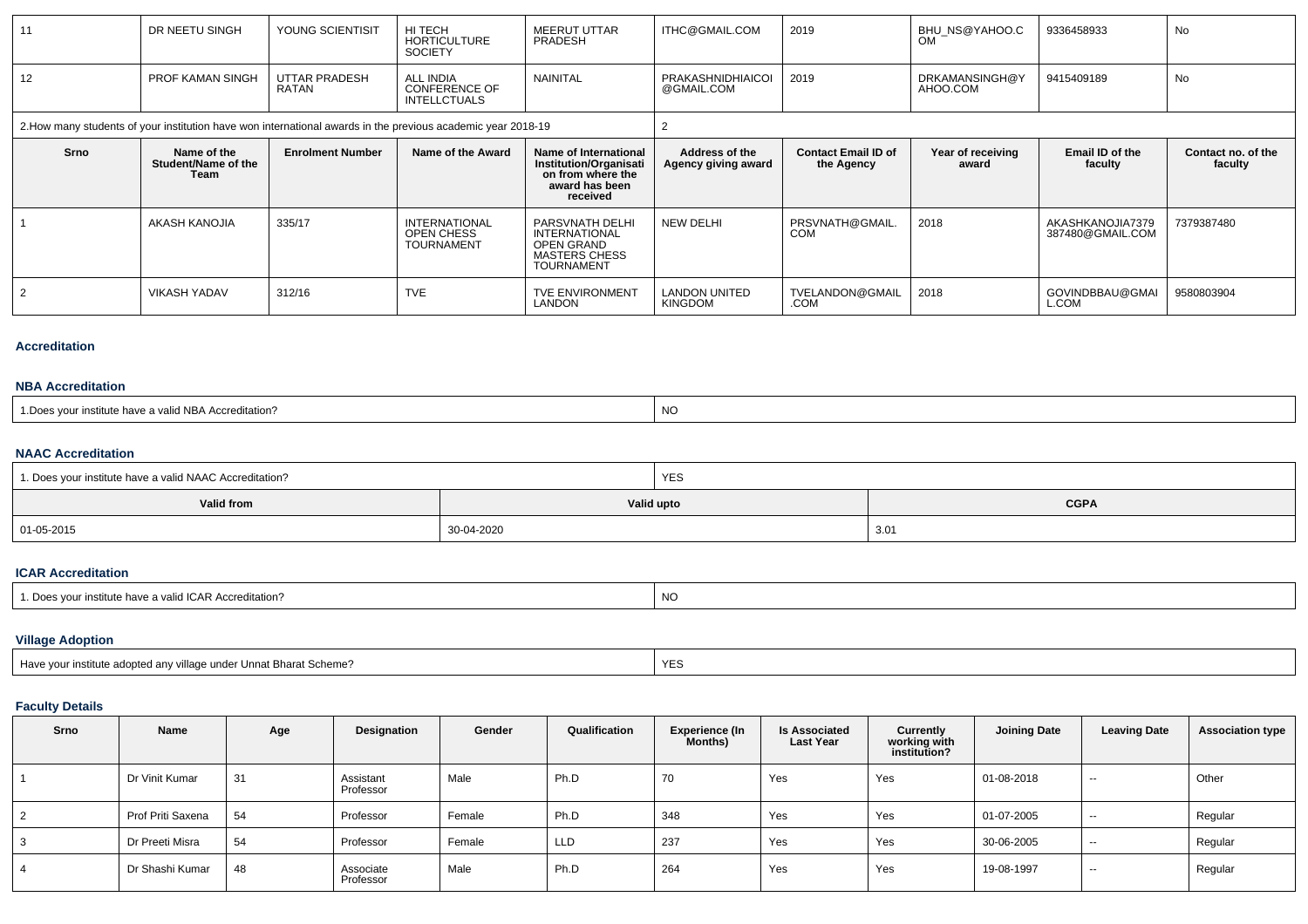| 5  | Dr Rashida Ather               | 37 | Assistant<br>Professor | Female | Ph.D | 128 | Yes | Yes | 20-11-2008 | $\overline{\phantom{a}}$ | Regular |
|----|--------------------------------|----|------------------------|--------|------|-----|-----|-----|------------|--------------------------|---------|
| 6  | Dr Sarvesh Kumar<br>Singh      | 44 | Associate<br>Professor | Male   | Ph.D | 151 | No  | Yes | 17-11-2017 | $\overline{\phantom{a}}$ | Regular |
| 7  | Dr Baljeet Kumar<br>Srivastava | 39 | Assistant<br>Professor | Male   | Ph.D | 160 | No  | Yes | 16-11-2017 | $\overline{\phantom{a}}$ | Regular |
| 8  | Dr Shiv Shankar<br>Yadav       | 36 | Assistant<br>Professor | Male   | Ph.D | 49  | No  | Yes | 16-11-2017 | $\overline{\phantom{a}}$ | Regular |
| 9  | Dr Namita Jaisal               | 32 | Assistant<br>Professor | Female | Ph.D | 44  | No  | Yes | 17-11-2017 | $\overline{\phantom{a}}$ | Regular |
| 10 | Dr Surinder Kumar              | 47 | Professor              | Male   | Ph.D | 226 | Yes | Yes | 12-07-2011 | $\overline{\phantom{a}}$ | Regular |
| 11 | Dr Rahul<br>Varshney           | 34 | Assistant<br>Professor | Male   | Ph.D | 80  | Yes | Yes | 17-03-2015 | $\overline{\phantom{a}}$ | Regular |
| 12 | Dr Amit Kumar<br>Misra         | 37 | Assistant<br>Professor | Male   | Ph.D | 96  | Yes | Yes | 17-04-2015 | $\overline{\phantom{a}}$ | Regular |
| 13 | Prof Subhini A<br>Saraf        | 53 | Professor              | Female | Ph.D | 343 | Yes | Yes | 17-08-2011 | $\overline{\phantom{a}}$ | Regular |
| 14 | Dr Gaurav<br>Kaithwas          | 38 | Associate<br>Professor | Male   | Ph.D | 162 | Yes | Yes | 05-09-2011 | $\overline{\phantom{a}}$ | Regular |
| 15 | Dr Sudipta Saha                | 41 | Assistant<br>Professor | Female | Ph.D | 144 | Yes | Yes | 29-08-2011 | $\overline{\phantom{a}}$ | Regular |
| 16 | Dr Vikas Mishra                | 40 | Assistant<br>Professor | Male   | Ph.D | 66  | No  | Yes | 17-11-2017 | $\overline{\phantom{a}}$ | Regular |
| 17 | Dr Sapana<br>Kushwaha          | 36 | Assistant<br>Professor | Female | Ph.D | 25  | No  | Yes | 20-11-2017 | $\overline{\phantom{a}}$ | Regular |
| 18 | Prof Gopal Singh               | 53 | Professor              | Male   | Ph.D | 253 | Yes | Yes | 21-11-2008 | $\overline{\phantom{a}}$ | Regular |
| 19 | Prof Govindji<br>Pandey        | 47 | Professor              | Male   | Ph.D | 206 | Yes | Yes | 25-11-2008 | $\sim$                   | Regular |
| 20 | Dr Mahendra<br>Kumar Padhy     | 46 | Assistant<br>Professor | Male   | Ph.D | 180 | Yes | Yes | 17-11-2008 | $\overline{\phantom{a}}$ | Regular |
| 21 | Dr Rachna<br>Gangwar           | 38 | Assistant<br>Professor | Female | Ph.D | 156 | Yes | Yes | 25-11-2008 | $\overline{\phantom{a}}$ | Regular |
| 22 | Dr Lok Nath                    | 40 | Assistant<br>Professor | Male   | Ph.D | 61  | No  | Yes | 20-11-2017 | $\sim$                   | Regular |
| 23 | Dr Kunwar<br>Surendra Bahadur  | 45 | Assistant<br>Professor | Male   | Ph.D | 205 | No  | Yes | 17-11-2017 | $\overline{\phantom{a}}$ | Regular |
| 24 | Prof Dinesh Raj<br>Modi        | 57 | Professor              | Male   | Ph.D | 336 | Yes | Yes | 29-09-2005 | ۰.                       | Regular |
| 25 | Dr Sangeeta<br>Saxena          | 51 | Professor              | Female | Ph.D | 270 | Yes | Yes | 05-09-2005 | $\overline{\phantom{a}}$ | Regular |
| 26 | Dr G Sunil Babu                | 47 | Assistant<br>Professor | Male   | Ph.D | 217 | Yes | Yes | 16-09-2005 | $\overline{\phantom{a}}$ | Regular |
| 27 | Dr Anand Prakash               | 47 | Assistant<br>Professor | Male   | Ph.D | 100 | Yes | No  | 27-03-2009 | 01-08-2017               | Regular |
| 28 | Dr Monika Sharma               | 38 | Assistant<br>Professor | Female | Ph.D | 118 | Yes | Yes | 02-11-2015 | ۰.                       | Regular |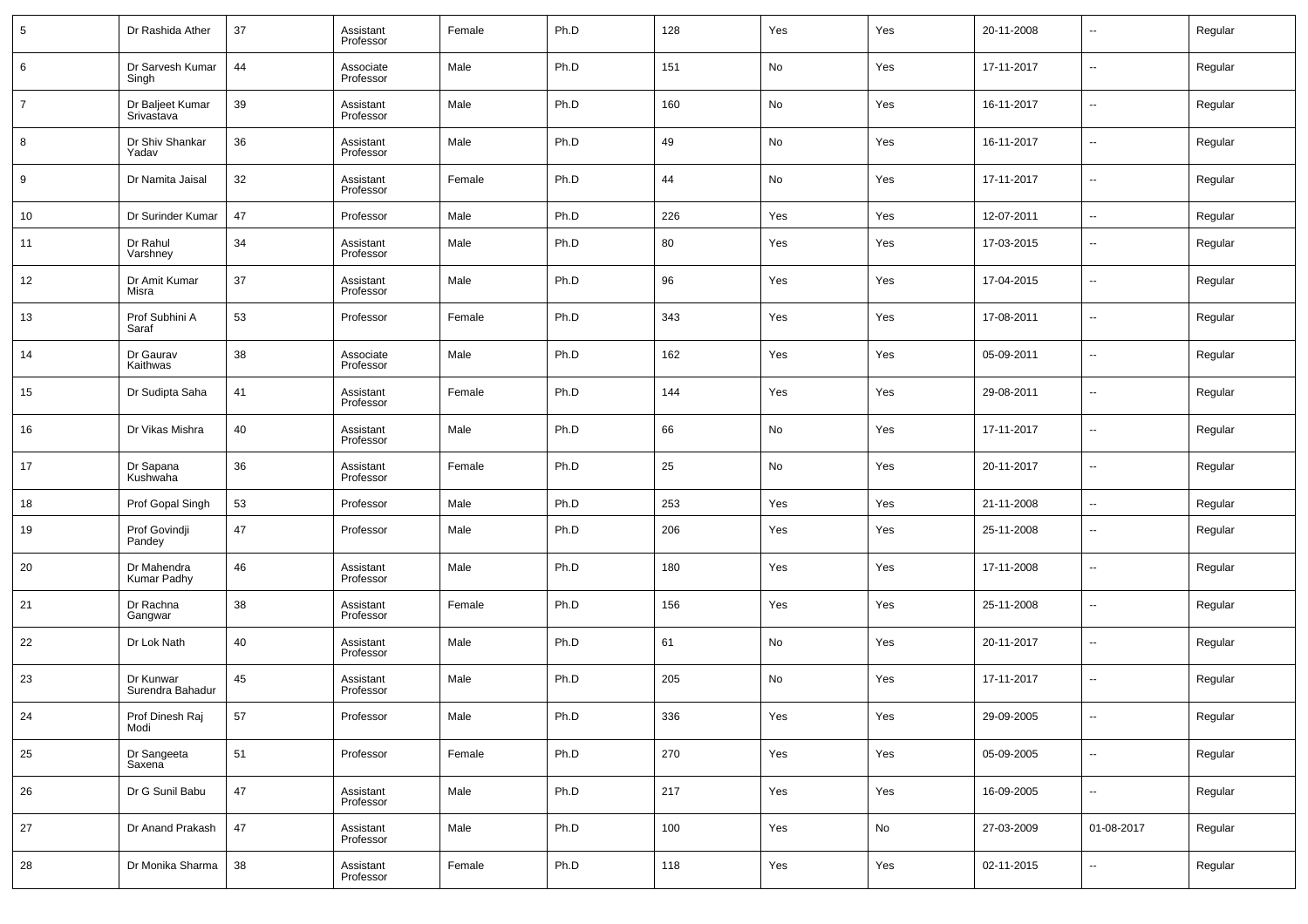| 29     | Prof R B Ram               | 62 | Professor              | Male   | Ph.D | 260 | Yes | Yes | 26-09-1997 | $\ddotsc$                | Regular |
|--------|----------------------------|----|------------------------|--------|------|-----|-----|-----|------------|--------------------------|---------|
| $30\,$ | Prof Sanjay Kumar          | 50 | Professor              | Male   | Ph.D | 240 | Yes | Yes | 21-11-2006 | ۰.                       | Regular |
| 31     | Prof Deepa H<br>Dwivedi    | 49 | Professor              | Female | Ph.D | 168 | Yes | Yes | 21-07-2005 | $\ddotsc$                | Regular |
| 32     | Dr M L Meena               | 42 | Assistant<br>Professor | Male   | Ph.D | 168 | Yes | Yes | 27-06-2005 | $\overline{\phantom{a}}$ | Regular |
| 33     | Dr Sutanu Maji             | 39 | Assistant<br>Professor | Male   | Ph.D | 96  | Yes | Yes | 30-08-2011 | $\overline{\phantom{a}}$ | Regular |
| 34     | Dr Ravi Shankar<br>Verma   | 34 | Assistant<br>Professor | Male   | Ph.D | 45  | Yes | Yes | 03-11-2015 | $\overline{\phantom{a}}$ | Regular |
| 35     | Dr Devesh Kumar            | 54 | Professor              | Male   | Ph.D | 96  | Yes | Yes | 10-08-2011 | $\ddotsc$                | Regular |
| 36     | Prof B C Yadav             | 49 | Professor              | Male   | Ph.D | 276 | Yes | Yes | 30-06-2011 | $\overline{\phantom{a}}$ | Regular |
| 37     | Dr Ramesh<br>Chandra       | 40 | Assistant<br>Professor | Male   | Ph.D | 156 | Yes | Yes | 30-06-2011 | $\overline{\phantom{a}}$ | Regular |
| $38\,$ | Dr Anil Kumar<br>Yadav     | 36 | Assistant<br>Professor | Male   | Ph.D | 96  | Yes | Yes | 04-07-2011 | $\ddotsc$                | Regular |
| 39     | Dr Devendra<br>Singh       | 34 | Assistant<br>Professor | Male   | Ph.D | 96  | Yes | Yes | 11-07-2011 | $\overline{\phantom{a}}$ | Regular |
| 40     | Dr Khem Bahadur<br>Thapa   | 47 | Assistant<br>Professor | Male   | Ph.D | 148 | Yes | Yes | 06-11-2015 | ۰.                       | Regular |
| 41     | Prof Sudarshan<br>Verma    | 49 | Professor              | Female | Ph.D | 228 | Yes | Yes | 17-11-2008 | $\overline{\phantom{a}}$ | Regular |
| 42     | Dr Sufiya Ahmed            | 42 | Assistant<br>Professor | Female | Ph.D | 128 | Yes | Yes | 17-11-2008 | $\overline{\phantom{a}}$ | Regular |
| 43     | Dr Anis Ahmad              | 45 | Assistant<br>Professor | Male   | Ph.D | 128 | Yes | Yes | 19-11-2008 | $\overline{\phantom{a}}$ | Regular |
| 44     | Dr Pradeep Kumar           | 43 | Assistant<br>Professor | Male   | Ph.D | 128 | Yes | Yes | 20-11-2008 | $\overline{\phantom{a}}$ | Regular |
| 45     | Dr Mujibur<br>Rehman       | 46 | Assistant<br>Professor | Male   | Ph.D | 35  | Yes | Yes | 29-09-2016 | ۰.                       | Regular |
| 46     | Prof S Victor Babu         | 55 | Professor              | Male   | Ph.D | 264 | Yes | Yes | 18-12-2005 | $\overline{\phantom{a}}$ | Regular |
| 47     | Dr Shura Darapuri          | 51 | Professor              | Female | Ph.D | 202 | Yes | Yes | 20-04-2011 | $\overline{\phantom{a}}$ | Regular |
| 48     | Dr V M Ravi<br>Shankar     | 42 | Assistant<br>Professor | Male   | Ph.D | 156 | Yes | Yes | 16-11-2006 | $\overline{\phantom{a}}$ | Regular |
| 49     | Dr Renu Pandey             | 42 | Assistant<br>Professor | Female | Ph.D | 108 | Yes | Yes | 13-03-2015 | $\overline{\phantom{a}}$ | Regular |
| 50     | Dr Mahende<br>Pratap Singh | 46 | Professor              | Male   | Ph.D | 204 | Yes | Yes | 11-08-2011 | $\overline{\phantom{a}}$ | Regular |
| 51     | Prof K L Mahawar           | 52 | Professor              | Male   | Ph.D | 345 | Yes | Yes | 29-09-1997 | $\overline{\phantom{a}}$ | Regular |
| 52     | Dr Sharad Kumar<br>Sonkar  | 44 | Assistant<br>Professor | Male   | Ph.D | 167 | Yes | Yes | 02-08-2005 | $\overline{\phantom{a}}$ | Regular |
| 53     | Dr R K Choudhary           | 41 | Assistant<br>Professor | Male   | Ph.D | 156 | Yes | Yes | 13-11-2006 | ۰.                       | Regular |
| 54     | Prof Sunita Mishra         | 50 | Professor              | Female | Ph.D | 265 | Yes | Yes | 17-11-2008 | н.                       | Regular |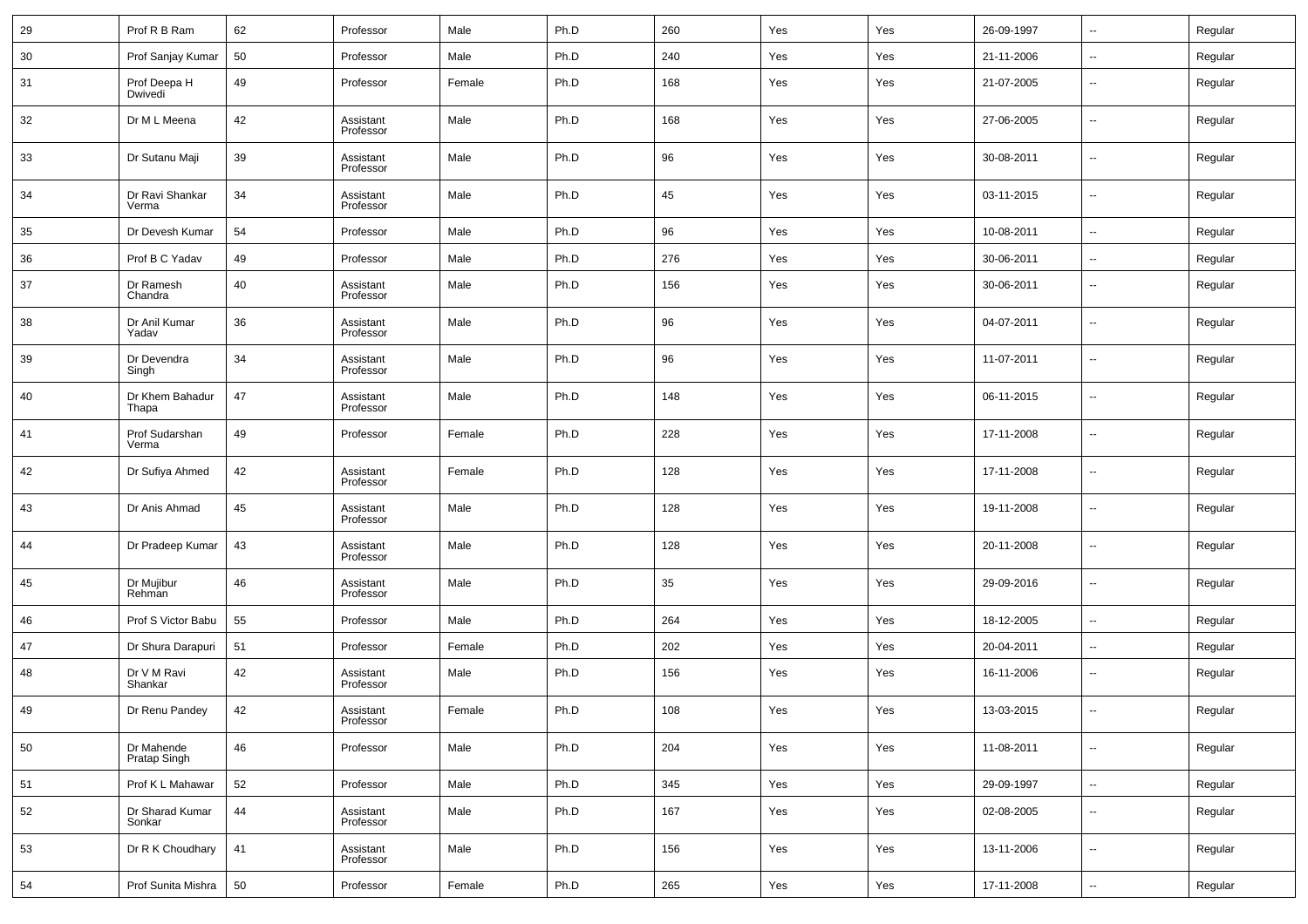| 55 | Dr U V Kiran                | 42 | Associate<br>Professor | Female | Ph.D | 181 | Yes | Yes | 08-12-2008 | $\overline{\phantom{a}}$ | Regular |
|----|-----------------------------|----|------------------------|--------|------|-----|-----|-----|------------|--------------------------|---------|
| 56 | Dr Neetu Singh              | 39 | Assistant<br>Professor | Female | Ph.D | 171 | Yes | Yes | 17-11-2008 | --                       | Regular |
| 57 | Dr Shalini Agarwal          | 45 | Assistant<br>Professor | Female | Ph.D | 128 | Yes | Yes | 20-11-2008 | ш.                       | Regular |
| 58 | Dr Khwairakpam<br>Sharmila  | 33 | Assistant<br>Professor | Female | Ph.D | 49  | Yes | Yes | 29-06-2015 | ш.                       | Regular |
| 59 | Dr Hari Shankar<br>Singh    | 45 | Associate<br>Professor | Male   | Ph.D | 181 | Yes | Yes | 26-10-2015 | ш.                       | Regular |
| 60 | Dr Victoria Susan<br>ljjina | 37 | Assistant<br>Professor | Female | Ph.D | 144 | Yes | Yes | 27-07-2016 | ш.                       | Regular |
| 61 | Dr Shanu Singh              | 45 | Assistant<br>Professor | Female | Ph.D | 120 | Yes | Yes | 27-07-2016 | ш.                       | Regular |
| 62 | Dr Sangeeta<br>Chauhan      | 39 | Assistant<br>Professor | Female | Ph.D | 84  | Yes | Yes | 04-08-2016 | ш.                       | Regular |
| 63 | Dr Rajesh Ikka              | 44 | Assistant<br>Professor | Male   | Ph.D | 39  | Yes | Yes | 08-08-2016 | ш.                       | Regular |
| 64 | Prof Kamal<br>Jaiswal       | 46 | Professor              | Male   | Ph.D | 288 | Yes | Yes | 26-06-2011 | ш.                       | Regular |
| 65 | Dr V Elangovan              | 50 | Associate<br>Professor | Male   | Ph.D | 173 | Yes | Yes | 29-06-2005 | --                       | Regular |
| 66 | Dr Vankatesh<br>Kumar R     | 47 | Assistant<br>Professor | Male   | Ph.D | 173 | Yes | Yes | 08-07-2005 | ш.                       | Regular |
| 67 | Dr Suman Mishra             | 46 | Assistant<br>Professor | Female | Ph.D | 156 | Yes | Yes | 13-11-2006 | --                       | Regular |
| 68 | Dr Abha Mishra              | 42 | Assistant<br>Professor | Female | Ph.D | 156 | Yes | Yes | 13-11-2006 | ш.                       | Regular |
| 69 | Dr Sandhya                  | 36 | Assistant<br>Professor | Female | Ph.D | 56  | Yes | Yes | 26-10-2015 | ш.                       | Regular |
| 70 | Dr Neeshma                  | 40 | Assistant<br>Professor | Female | Ph.D | 25  | No  | Yes | 17-11-2017 | $\overline{a}$           | Regular |
| 71 | Dr Narander<br>Kumar        | 40 | Assistant<br>Professor | Male   | Ph.D | 192 | Yes | Yes | 08-08-2011 | ш.                       | Regular |
| 72 | Dr Shalini<br>Chandra       | 37 | Assistant<br>Professor | Female | Ph.D | 90  | Yes | Yes | 26-10-2015 | --                       | Regular |
| 73 | Dr Dhirendra<br>Pandey      | 37 | Assistant<br>Professor | Male   | Ph.D | 169 | Yes | Yes | 28-01-2009 | $\overline{a}$           | Regular |
| 74 | Dr Raj Shree                | 35 | Assistant<br>Professor | Female | Ph.D | 180 | Yes | Yes | 12-01-2009 | ٠.                       | Regular |
| 75 | Prof Ripu Sudan<br>Singh    | 56 | Professor              | Male   | Ph.D | 372 | Yes | Yes | 18-11-2008 | $\sim$                   | Regular |
| 76 | Prof Sartik Bagh            | 48 | Professor              | Male   | Ph.D | 216 | Yes | Yes | 03-12-2008 | $\overline{\phantom{a}}$ | Regular |
| 77 | Dr Shashi Kant<br>Pandey    | 49 | Professor              | Male   | Ph.D | 240 | Yes | Yes | 21-11-2008 | $\sim$                   | Regular |
| 78 | Dr Preety<br>Choudhari      | 45 | Assistant<br>Professor | Female | Ph.D | 204 | Yes | Yes | 06-11-2015 | $\overline{\phantom{a}}$ | Regular |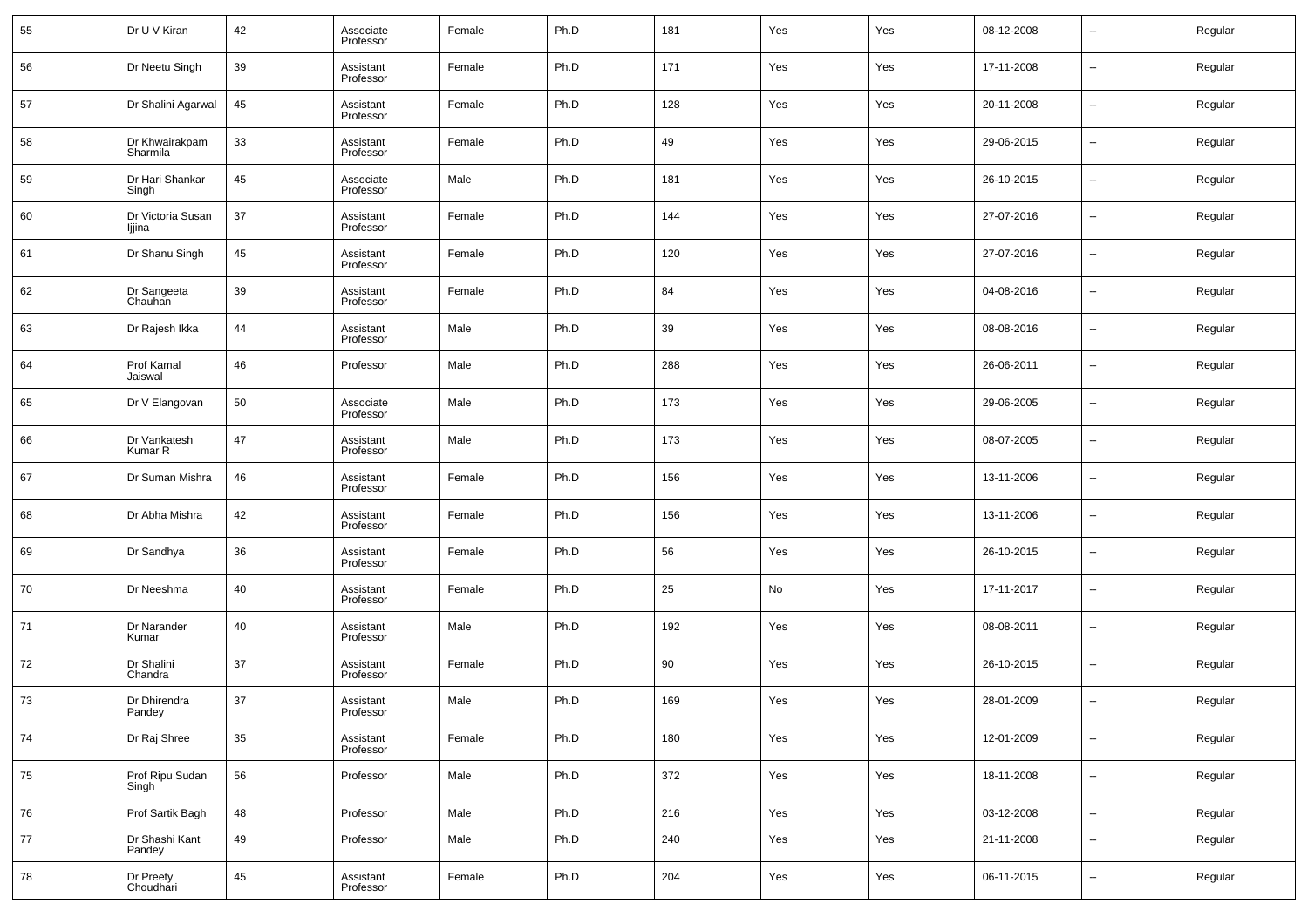| 79  | Dr Siddhartha<br>Mukerji             | 38 | Assistant<br>Professor | Male   | Ph.D       | 132 | Yes | Yes | 19-11-2008 | --                       | Regular |
|-----|--------------------------------------|----|------------------------|--------|------------|-----|-----|-----|------------|--------------------------|---------|
| 80  | Prof Kaman Singh                     | 54 | Professor              | Male   | Ph.D       | 360 | Yes | Yes | 01-07-2011 | $\overline{\phantom{a}}$ | Regular |
| 81  | Dr Gajanan<br>Pandey                 | 48 | Professor              | Male   | Ph.D       | 220 | Yes | Yes | 18-07-2011 | $\overline{\phantom{a}}$ | Regular |
| 82  | Dr Jyoti Pandey                      | 40 | Assistant<br>Professor | Female | Ph.D       | 220 | Yes | Yes | 18-07-2011 | $\overline{\phantom{a}}$ | Regular |
| 83  | Dr Shailesh Kumar                    | 40 | Assistant<br>Professor | Male   | Ph.D       | 112 | Yes | Yes | 25-11-2011 | $\overline{\phantom{a}}$ | Regular |
| 84  | Dr Preeti Gupta                      | 38 | Assistant<br>Professor | Female | Ph.D       | 54  | Yes | Yes | 10-12-2014 | $\overline{\phantom{a}}$ | Regular |
| 85  | Dr Jawahar Lal                       | 39 | Assistant<br>Professor | Male   | Ph.D       | 101 | Yes | Yes | 06-11-2015 | $\overline{\phantom{a}}$ | Regular |
| 86  | Prof Kameshwar<br>Choudhary          | 62 | Professor              | Male   | Ph.D       | 314 | Yes | Yes | 25-11-2008 | $\overline{\phantom{a}}$ | Regular |
| 87  | Prof Bibhuti<br><b>Bhushan Malik</b> | 47 | Professor              | Male   | Ph.D       | 264 | Yes | Yes | 19-11-2008 | $\overline{\phantom{a}}$ | Regular |
| 88  | Prof Manish<br>Kumar Verma           | 48 | Professor              | Male   | Ph.D       | 264 | Yes | Yes | 18-11-2008 | $\overline{\phantom{a}}$ | Regular |
| 89  | Dr Birendra Narain<br>Dubey          | 51 | Professor              | Male   | Ph.D       | 218 | Yes | Yes | 18-11-2008 | $\overline{\phantom{a}}$ | Regular |
| 90  | Dr Jaya<br>Shrivastava               | 41 | Associate<br>Professor | Female | Ph.D       | 213 | Yes | Yes | 19-11-2008 | $\overline{\phantom{a}}$ | Regular |
| 91  | Dr Brajesh Kumar                     | 45 | Assistant<br>Professor | Male   | Ph.D       | 128 | Yes | Yes | 19-11-2008 | $\overline{\phantom{a}}$ | Regular |
| 92  | Dr Pawan Kumar<br>Chaurasiao         | 39 | Assistant<br>Professor | Male   | <b>MCA</b> | 126 | Yes | Yes | 12-01-2009 | $\overline{\phantom{a}}$ | Regular |
| 93  | Dr Alka                              | 42 | Assistant<br>Professor | Female | Ph.D       | 120 | Yes | Yes | 28-10-2015 | $\overline{\phantom{a}}$ | Regular |
| 94  | Prof S K Dwivedi                     | 48 | Professor              | Male   | Ph.D       | 276 | Yes | Yes | 27-11-2006 | $\overline{\phantom{a}}$ | Regular |
| 95  | Dr Manoj Kumar                       | 39 | Assistant<br>Professor | Male   | Ph.D       | 95  | Yes | Yes | 04-08-2011 | $\overline{\phantom{a}}$ | Regular |
| 96  | Prof R A Khan                        | 42 | Professor              | Male   | Ph.D       | 234 | Yes | Yes | 07-12-2006 | $\overline{\phantom{a}}$ | Regular |
| 97  | Prof D P Singh                       | 58 | Professor              | Male   | Ph.D       | 372 | Yes | Yes | 10-03-2004 | --                       | Regular |
| 98  | Prof Rana Pratap<br>Singh            | 60 | Professor              | Male   | Ph.D       | 408 | Yes | Yes | 22-11-2005 | $\overline{\phantom{a}}$ | Regular |
| 99  | Prof S K Dwivedi                     | 58 | Professor              | Male   | Ph.D       | 259 | Yes | Yes | 12-12-1997 | $\overline{\phantom{a}}$ | Regular |
| 100 | Prof Naveen<br>Kumar Arora           | 46 | Professor              | Male   | Ph.D       | 220 | Yes | Yes | 22-06-2011 | $\overline{\phantom{a}}$ | Regular |
| 101 | Nandkishor S<br>More                 | 48 | Associate<br>Professor | Male   | Ph.D       | 268 | Yes | Yes | 14-08-1997 | $\overline{\phantom{a}}$ | Regular |
| 102 | Dr Narendra<br>Kumar                 | 41 | Assistant<br>Professor | Male   | Ph.D       | 204 | Yes | Yes | 29-06-2005 | $\overline{\phantom{a}}$ | Regular |
| 103 | Dr Venkatesh<br>Dutta                | 39 | Associate<br>Professor | Male   | Ph.D       | 216 | Yes | Yes | 23-08-2005 | ۰.                       | Regular |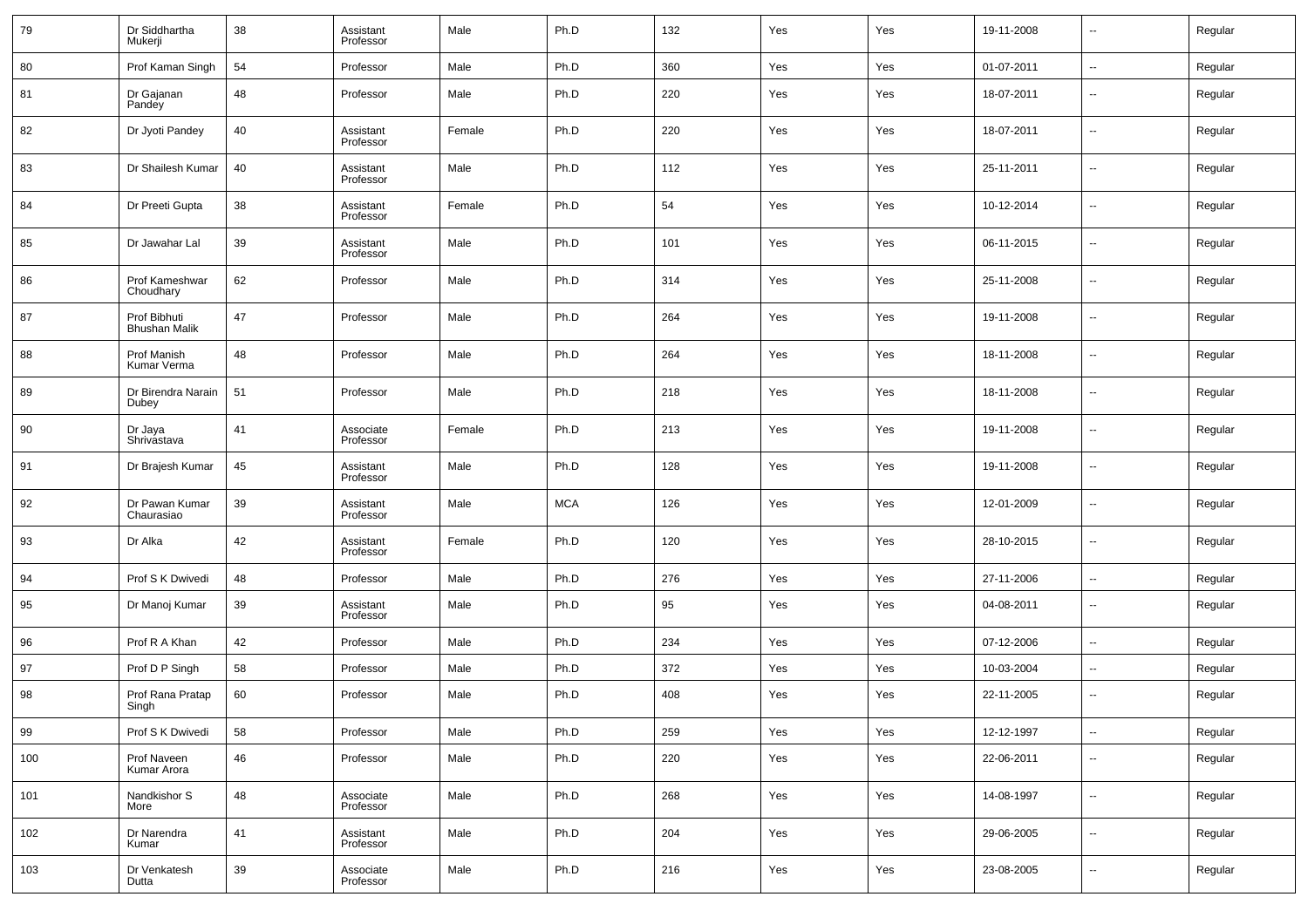| 104 | Dr Richa Kothari             | 41 | Assistant<br>Professor | Female | Ph.D | 108 | Yes | No  | 09-04-2008 | 28-11-2017               | Regular |
|-----|------------------------------|----|------------------------|--------|------|-----|-----|-----|------------|--------------------------|---------|
| 105 | Dr Shikha                    | 48 | Associate<br>Professor | Female | Ph.D | 174 | Yes | Yes | 27-06-2005 | --                       | Regular |
| 106 | Dr Jiwan Singh               | 38 | Assistant<br>Professor | Male   | Ph.D | 57  | Yes | Yes | 27-06-2016 | ш.                       | Regular |
| 107 | Dr D K Yadav                 | 34 | Assistant<br>Professor | Male   | Ph.D | 132 | Yes | Yes | 05-12-2008 | $\overline{\phantom{a}}$ | Regular |
| 108 | Dr Pranav Kumar<br>Anand     | 40 | Assistant<br>Professor | Male   | Ph.D | 72  | No  | Yes | 31-12-2015 | ш.                       | Regular |
| 109 | Prof Sanatan<br>Nayak        | 51 | Professor              | Male   | Ph.D | 110 | Yes | Yes | 21-11-2008 | $\overline{\phantom{a}}$ | Regular |
| 110 | Dr L C Mallaiah              | 51 | Associate<br>Professor | Male   | Ph.D | 180 | Yes | Yes | 07-07-2005 | ш.                       | Regular |
| 111 | Dr Surendra<br>Meher         | 46 | Assistant<br>Professor | Male   | Ph.D | 127 | Yes | Yes | 12-12-2008 | $\overline{\phantom{a}}$ | Regular |
| 112 | Prof N M P Verma             | 59 | Professor              | Male   | Ph.D | 417 | Yes | Yes | 28-07-1997 | ш.                       | Regular |
| 113 | Dr Deepa Raj                 | 48 | Assistant<br>Professor | Female | Ph.D | 252 | Yes | Yes | 15-07-2005 | $\sim$                   | Regular |
| 114 | Prof Vipin Saxena            | 49 | Professor              | Male   | Ph.D | 324 | Yes | Yes | 31-10-1997 | $\overline{\phantom{a}}$ | Regular |
| 115 | Prof Beer Singh<br>Bhadauria | 51 | Professor              | Male   | Ph.D | 264 | Yes | Yes | 20-11-2011 | $\sim$                   | Regular |
| 116 | Dr Brajesh Kumar<br>Singh    | 35 | Assistant<br>Professor | Male   | Ph.D | 83  | Yes | Yes | 24-03-2015 | $\overline{\phantom{a}}$ | Regular |
| 117 | Dr Vibhooti<br>Narayan       | 29 | Assistant<br>Professor | Male   | Ph.D | 25  | No  | Yes | 20-11-2017 | $\overline{\phantom{a}}$ | Regular |
| 118 | Dr Md Reyaz<br>Ahmad         | 46 | Assistant<br>Professor | Male   | Ph.D | 138 | Yes | Yes | 28-05-2008 | н.                       | Regular |
| 119 | Dr Prasamita<br>Mohanty      | 48 | Associate<br>Professor | Female | Ph.D | 132 | Yes | Yes | 01-08-2008 | ш.                       | Regular |
| 120 | Rudra Prasad<br>Sahoo        | 44 | Assistant<br>Professor | Male   | Ph.D | 162 | Yes | Yes | 16-05-2008 | $\overline{\phantom{a}}$ | Regular |
| 121 | Bibekananda<br>Nayak         | 39 | Assistant<br>Professor | Male   | Ph.D | 134 | Yes | Yes | 16-05-2008 | ш.                       | Regular |
| 122 | Dr Sangeeta<br>Krishna       | 57 | Assistant<br>Professor | Female | Ph.D | 134 | Yes | Yes | 19-05-2008 | ш.                       | Regular |
| 123 | Prof Shilpi Verma            | 43 | Professor              | Female | Ph.D | 192 | Yes | Yes | 17-11-2006 | $\sim$                   | Regular |
| 124 | Dr M S Khan                  | 53 | Professor              | Male   | Ph.D | 264 | Yes | Yes | 06-07-2011 | $\sim$                   | Regular |
| 125 | Dr Kushendra<br>Mishra       | 42 | Professor              | Male   | Ph.D | 204 | Yes | Yes | 29-07-2011 | $\sim$                   | Regular |
| 126 | Dr Abhilash Babu             | 41 | Assistant<br>Professor | Male   | Ph.D | 120 | Yes | Yes | 13-07-2011 | $\sim$                   | Regular |
| 127 | Dr Taruna                    | 39 | Assistant<br>Professor | Female | Ph.D | 60  | Yes | Yes | 03-12-2014 | $\sim$                   | Regular |
| 128 | Dr Ramesh Kr<br>Chaturvedi   | 44 | Assistant<br>Professor | Male   | Ph.D | 228 | Yes | Yes | 01-12-2015 | $\sim$                   | Regular |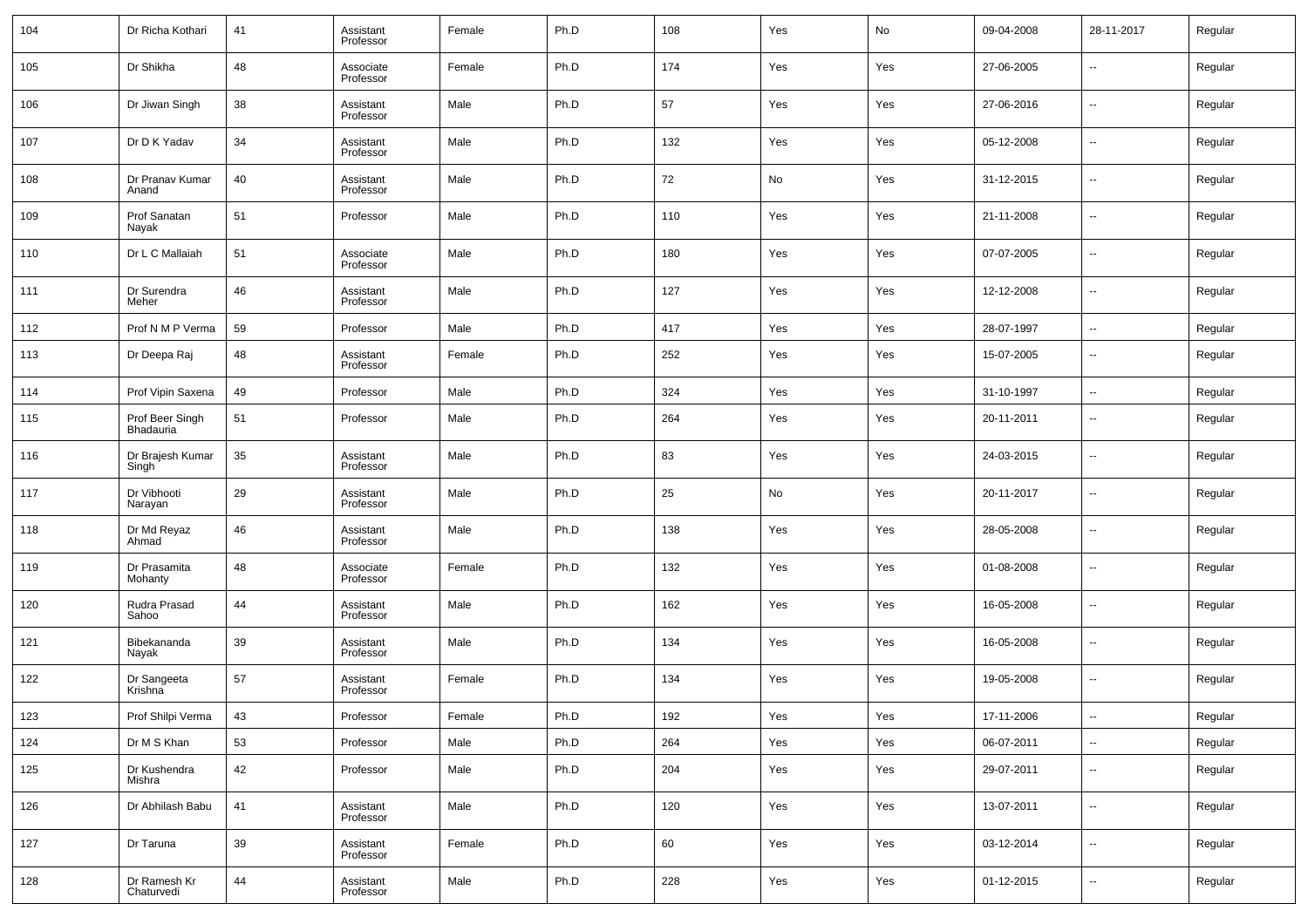| 129 | Dr Lata Bajpai<br>Singh      | 39 | Assistant<br>Professor | Female | Ph.D    | 173 | No  | Yes | 21-11-2017 | $\sim$                   | Regular |
|-----|------------------------------|----|------------------------|--------|---------|-----|-----|-----|------------|--------------------------|---------|
| 130 | Prof Ram Chandra             | 56 | Professor              | Male   | Ph.D    | 360 | Yes | Yes | 28-07-2011 | $\overline{\phantom{a}}$ | Regular |
| 131 | Dr Rajesh Kumar              | 47 | Professor              | Male   | Ph.D    | 228 | Yes | Yes | 12-08-2011 | $\sim$                   | Regular |
| 132 | Dr Vinay Singh<br>Baghel     | 42 | Assistant<br>Professor | Male   | Ph.D    | 204 | Yes | Yes | 22-01-2009 | $\overline{\phantom{a}}$ | Regular |
| 133 | Dr Jay Shankar<br>Singh      | 47 | Assistant<br>Professor | Male   | Ph.D    | 204 | Yes | Yes | 02-06-2011 | $\overline{\phantom{a}}$ | Regular |
| 134 | Dr Ram Naresh<br>Bharagava   | 42 | Assistant<br>Professor | Male   | Ph.D    | 97  | Yes | Yes | 09-06-2011 | $\overline{\phantom{a}}$ | Regular |
| 135 | Prof Arbind Kumar<br>Jha     | 50 | Professor              | Male   | Ph.D    | 269 | Yes | Yes | 14-12-2017 | $\overline{\phantom{a}}$ | Regular |
| 136 | Prof Madhulika<br>Dube       | 58 | Professor              | Female | Ph.D    | 416 | Yes | Yes | 24-11-2017 | $\overline{\phantom{a}}$ | Regular |
| 137 | Prof S D Sharma              | 60 | Professor              | Male   | Ph.D    | 321 | Yes | Yes | 01-02-2018 | $\overline{\phantom{a}}$ | Regular |
| 138 | Dr Anjani Kumar<br>Tiwari    | 40 | Associate<br>Professor | Male   | Ph.D    | 207 | Yes | Yes | 05-01-2018 | --                       | Regular |
| 139 | Dr Sanjeev Kumar<br>Chadha   | 46 | Associate<br>Professor | Male   | Ph.D    | 202 | Yes | Yes | 01-02-2018 | --                       | Regular |
| 140 | Dr P S Rajnikanth            | 41 | Associate<br>Professor | Male   | Ph.D    | 72  | Yes | Yes | 19-03-2018 | --                       | Regular |
| 141 | Dr Rubee Lata                | 34 | Assistant<br>Professor | Female | Ph.D    | 31  | Yes | Yes | 29-11-2017 | --                       | Regular |
| 142 | Dr Yusuf Akhter              | 40 | Assistant<br>Professor | Male   | Ph.D    | 167 | Yes | Yes | 21-11-2017 | --                       | Regular |
| 143 | Dr Siddharth<br>Shankar RaiB | 39 | Assistant<br>Professor | Male   | Ph.D    | 102 | Yes | Yes | 20-11-2017 | --                       | Regular |
| 144 | Mr Birendra Nath<br>Prasad   | 43 | Assistant<br>Professor | Male   | Ph.D    | 188 | Yes | Yes | 17-12-2008 | --                       | Regular |
| 145 | Ms Manjari Raj<br>Oraon      | 30 | Assistant<br>Professor | Female | M. Phil | 57  | Yes | Yes | 22-02-2018 | --                       | Regular |
| 146 | Dr Subhash<br>Kumar Yadav    | 39 | Assistant<br>Professor | Male   | Ph.D    | 131 | Yes | Yes | 20-11-2017 | --                       | Regular |
| 147 | Dr Minakshi<br>Mishra        | 30 | Assistant<br>Professor | Female | Ph.D    | 23  | Yes | Yes | 27-11-2017 | --                       | Regular |
| 148 | Dr Maitri Verma              | 27 | Assistant<br>Professor | Female | Ph.D    | 39  | Yes | Yes | 21-11-2017 | $\overline{a}$           | Regular |
| 149 | Dr Mukesh Kumar<br>Awasthi   | 34 | Assistant<br>Professor | Male   | Ph.D    | 72  | Yes | Yes | 23-11-2017 | $\sim$                   | Regular |
| 150 | Dr Lalima                    | 45 | Assistant<br>Professor | Female | Ph.D    | 210 | Yes | Yes | 20-11-2017 | $\overline{\phantom{a}}$ | Regular |
| 151 | Dr Subhash Misra             | 44 | Assistant<br>Professor | Male   | Ph.D    | 134 | Yes | Yes | 13-12-2017 | $\sim$                   | Regular |
| 152 | Dr Vivek Nath<br>Tripathi    | 34 | Assistant<br>Professor | Male   | Ph.D    | 86  | Yes | Yes | 14-12-2017 | $\sim$                   | Regular |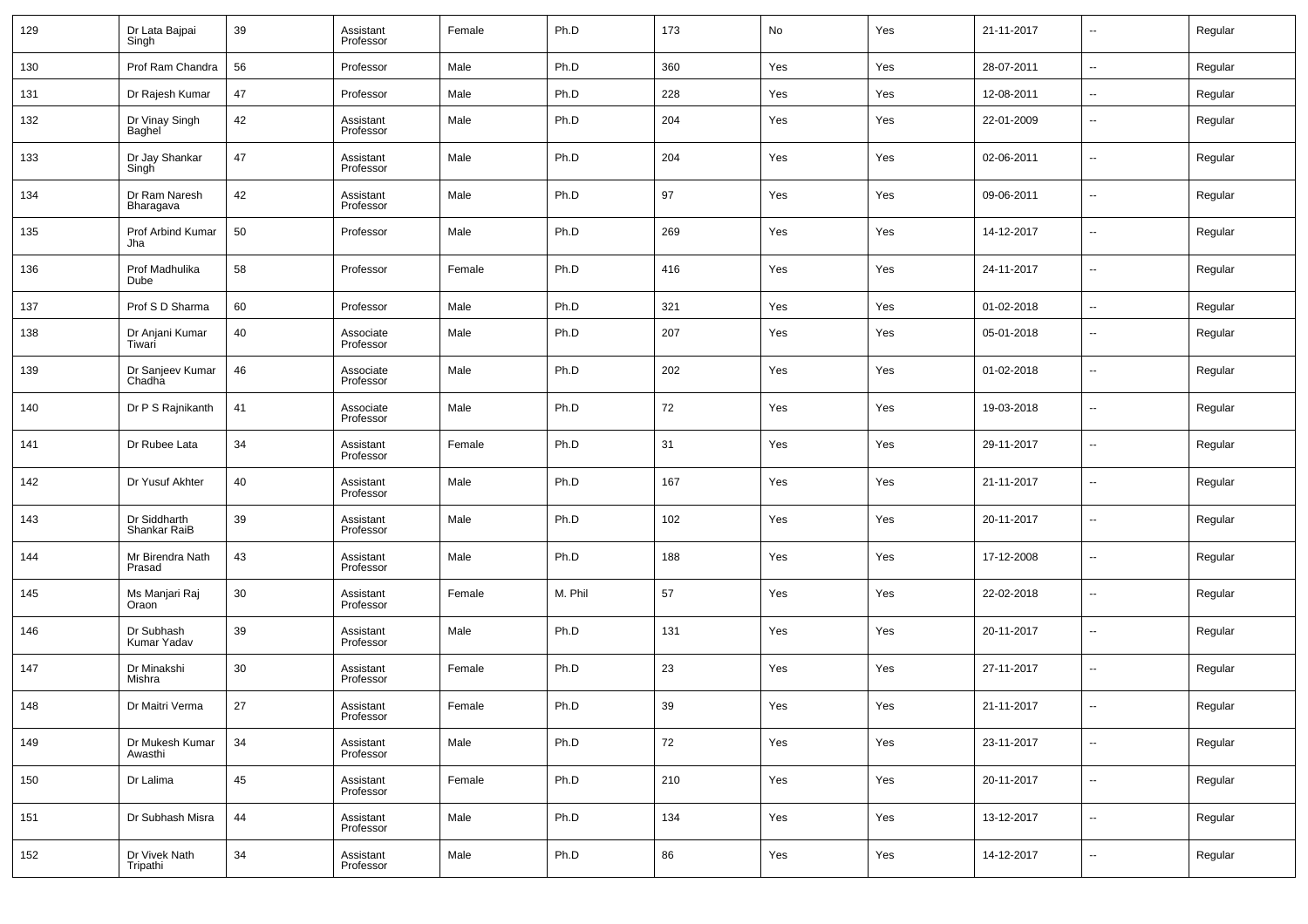| 153 | Dr Pankaj Kumar<br>Arora | 36 | Assistant<br>Professor | Male   | Ph.D   | 56     | Yes        | Yes | 21-11-2017 | $\sim$                   | Regular |
|-----|--------------------------|----|------------------------|--------|--------|--------|------------|-----|------------|--------------------------|---------|
| 154 | Dr Ravi Kumar<br>Gupta   | 38 | Assistant<br>Professor | Male   | Ph.D   | 95     | Yes        | Yes | 11-12-2017 | $\sim$                   | Regular |
| 155 | Dr Harish Chandra        | 41 | Assistant<br>Professor | Male   | Ph.D   | 99     | Yes        | Yes | 13-12-2017 | $\sim$                   | Regular |
| 156 | Dr Digvijay Verma        | 40 | Assistant<br>Professor | Male   | Ph.D   | 64     | Yes        | Yes | 23-11-2017 | $\sim$                   | Regular |
| 157 | Dr Arvind Kumar<br>Singh | 54 | Assistant<br>Professor | Male   | Ph.D   | 228    | Yes        | Yes | 08-06-2018 | $\sim$                   | Regular |
| 158 | Dr Priti Rai             | 36 | Assistant<br>Professor | Female | Ph.D   | 114    | Yes        | Yes | 27-11-2017 | $\sim$                   | Regular |
| 159 | Abhishek Yadav           | 32 | Assistant<br>Professor | Male   | M.Tech | 60     | No         | Yes | 01-08-2018 | $\overline{\phantom{a}}$ | Other   |
| 160 | Hanuman Maurya           | 31 | Assistant<br>Professor | Male   | M.Tech | 48     | No         | Yes | 01-08-2018 | $\sim$                   | Other   |
| 161 | Anamika Tiwari           | 30 | Assistant<br>Professor | Female | M.Tech | 24     | No         | Yes | 01-08-2018 | $\overline{\phantom{a}}$ | Other   |
| 162 | Dr Lallan Singh<br>Yadav | 31 | Assistant<br>Professor | Male   | Ph.D   | 60     | No         | Yes | 01-08-2018 | $\sim$                   | Other   |
| 163 | Islamuddin               | 29 | Assistant<br>Professor | Male   | M.Tech | 15     | No         | Yes | 01-08-2018 | $\sim$                   | Other   |
| 164 | Nimisha Pandey           | 31 | Assistant<br>Professor | Female | M.Tech | 24     | No         | Yes | 01-08-2018 | $\sim$                   | Other   |
| 165 | Sandeep<br>Saraswat      | 34 | Assistant<br>Professor | Male   | M.Tech | 48     | Yes        | Yes | 01-01-2018 | --                       | Other   |
| 166 | Gaurav Bafila            | 31 | Assistant<br>Professor | Male   | M.Tech | 29     | Yes        | Yes | 01-08-2018 | $\overline{\phantom{a}}$ | Other   |
| 167 | Prof V K Garg            | 31 | Assistant<br>Professor | Male   | Ph.D   | 25     | No         | Yes | 01-08-2018 | --                       | Other   |
| 168 | Arun Kumar Singh         | 31 | Assistant<br>Professor | Male   | M.Tech | 29     | No         | Yes | 01-08-2018 | $\sim$                   | Other   |
| 169 | Dr Ganesh<br>Chandra     | 35 | Assistant<br>Professor | Male   | Ph.D   | 60     | No         | Yes | 01-08-2018 | --                       | Other   |
| 170 | Navendu Pratap           | 31 | Assistant<br>Professor | Male   | M.Tech | 24     | No         | Yes | 01-08-2018 | --                       | Other   |
| 171 | Dr Richa<br>Srivastawa   | 31 | Assistant<br>Professor | Female | Ph.D   | 27     | No         | Yes | 01-08-2018 | $\overline{a}$           | Other   |
| 172 | Dr Vivek Kr Singh        | 31 | Assistant<br>Professor | Male   | Ph.D   | 26     | ${\sf No}$ | Yes | 01-08-2018 | $\overline{\phantom{a}}$ | Other   |
| 173 | Vivek Pathak             | 31 | Assistant<br>Professor | Male   | M.Tech | 48     | No         | Yes | 01-08-2018 | $\overline{\phantom{a}}$ | Other   |
| 174 | Dr Kuldeep Sahay         | 31 | Assistant<br>Professor | Male   | Ph.D   | 36     | ${\sf No}$ | Yes | 01-08-2018 | $\overline{\phantom{a}}$ | Other   |
| 175 | Dr Smita Verma           | 30 | Assistant<br>Professor | Female | Ph.D   | $34\,$ | ${\sf No}$ | Yes | 01-08-2018 | $\overline{\phantom{a}}$ | Other   |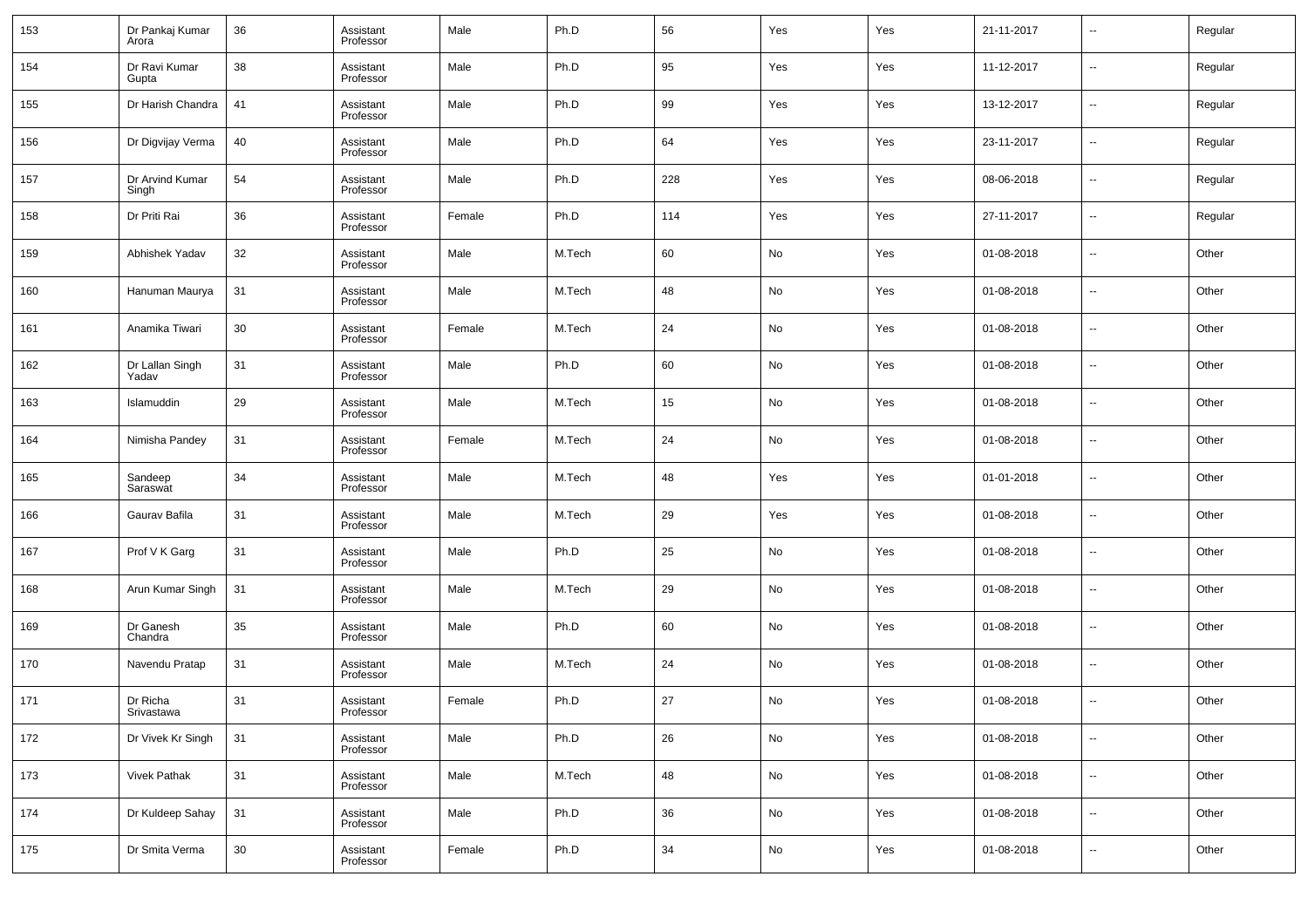| 176 | Neha Gupta               | 34 | Assistant<br>Professor | Female | Ph.D   | 69     | No | Yes | 31-10-2018 | --     | Other |
|-----|--------------------------|----|------------------------|--------|--------|--------|----|-----|------------|--------|-------|
| 177 | Sachin Banerjee          | 31 | Assistant<br>Professor | Male   | M.Tech | 27     | No | Yes | 01-08-2018 | $\sim$ | Other |
| 178 | Snigdha Pandey           | 29 | Assistant<br>Professor | Female | M.Tech | 24     | No | Yes | 01-08-2018 | $\sim$ | Other |
| 179 | Dr Subodh Wariya         | 31 | Assistant<br>Professor | Male   | Ph.D   | 40     | No | Yes | 01-08-2018 | $\sim$ | Other |
| 180 | Sumit Kumar              | 31 | Assistant<br>Professor | Male   | M.Tech | 42     | No | Yes | 01-08-2018 | $\sim$ | Other |
| 181 | Anurag Yadav             | 34 | Assistant<br>Professor | Male   | M.Tech | 72     | No | Yes | 01-08-2018 | $\sim$ | Other |
| 182 | Dr Mirza S Jamal<br>Beg  | 31 | Assistant<br>Professor | Male   | Ph.D   | 36     | No | Yes | 01-08-2018 | $\sim$ | Other |
| 183 | Dr U K Singh             | 31 | Assistant<br>Professor | Male   | Ph.D   | 36     | No | Yes | 01-08-2018 | $\sim$ | Other |
| 184 | Kailash Chandra          | 44 | Assistant<br>Professor | Male   | M.Tech | 240    | No | Yes | 01-08-2018 | $\sim$ | Other |
| 185 | Nitin Kr Jain            | 31 | Assistant<br>Professor | Male   | M.Tech | 24     | No | Yes | 01-08-2018 | $\sim$ | Other |
| 186 | Satish Kumar             | 31 | Assistant<br>Professor | Male   | M.Tech | 36     | No | Yes | 01-08-2018 | $\sim$ | Other |
| 187 | Udit Kumar Singh         | 31 | Assistant<br>Professor | Male   | M.Tech | 48     | No | Yes | 01-08-2018 | --     | Other |
| 188 | Divyanjali Singh         | 28 | Assistant<br>Professor | Female | M.Tech | 12     | No | Yes | 10-09-2018 | $\sim$ | Other |
| 189 | Dr S P Gupta             | 31 | Assistant<br>Professor | Male   | Ph.D   | 42     | No | Yes | 01-08-2018 | --     | Other |
| 190 | Mohd Shafeeq<br>Ahmad    | 31 | Assistant<br>Professor | Male   | M.Tech | 52     | No | Yes | 01-08-2018 | $\sim$ | Other |
| 191 | Shobha Rawat             | 26 | Assistant<br>Professor | Female | M.Tech | 6      | No | Yes | 01-08-2018 | --     | Other |
| 192 | Ashish Jain              | 31 | Assistant<br>Professor | Male   | M.Tech | 28     | No | Yes | 01-08-2018 | --     | Other |
| 193 | Dr R H Khan              | 69 | Assistant<br>Professor | Male   | Ph.D   | 240    | No | Yes | 01-08-2018 | --     | Other |
| 194 | Manish Kumar             | 31 | Assistant<br>Professor | Male   | M.Tech | 36     | No | Yes | 01-08-2018 | ۰.     | Other |
| 195 | Prof Kakkar              | 31 | Assistant<br>Professor | Male   | Ph.D   | 36     | No | Yes | 01-08-2018 | $\sim$ | Other |
| 196 | Satyendra<br>Vishwakarma | 32 | Assistant<br>Professor | Male   | M.Tech | 48     | No | Yes | 01-08-2018 | $\sim$ | Other |
| 197 | Vivek Kumar<br>Yadav     | 31 | Assistant<br>Professor | Male   | M.Tech | $36\,$ | No | Yes | 01-08-2018 | $\sim$ | Other |
| 198 | Dr Puneet Mishra         | 31 | Assistant<br>Professor | Male   | Ph.D   | 36     | No | Yes | 01-08-2018 | $\sim$ | Other |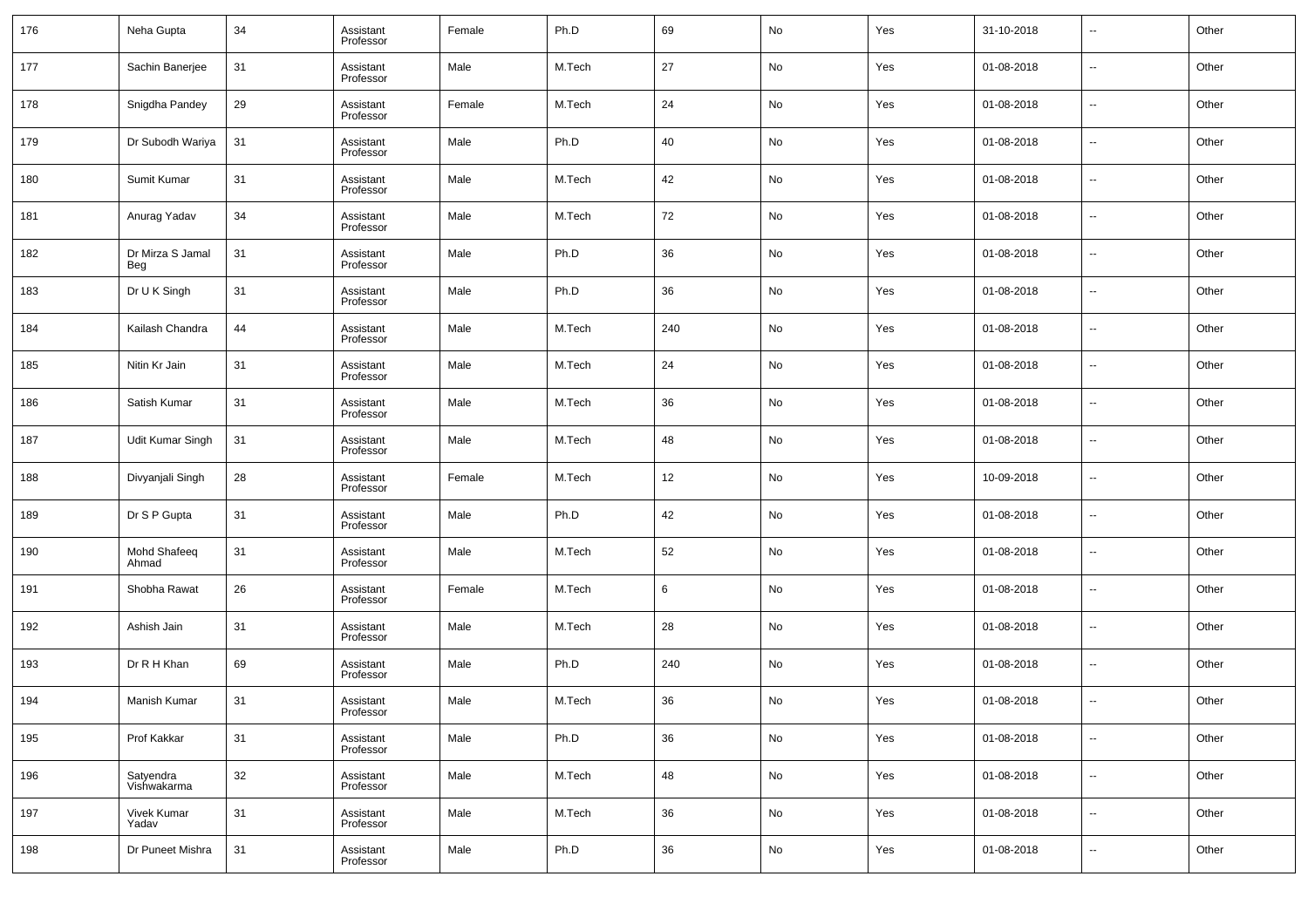| 199 | Dr V B Saran              | 31     | Assistant<br>Professor | Male   | Ph.D     | 36  | No  | Yes | 01-08-2018 | $\overline{\phantom{a}}$ | Other   |
|-----|---------------------------|--------|------------------------|--------|----------|-----|-----|-----|------------|--------------------------|---------|
| 200 | Krishna Chandra           | 29     | Assistant<br>Professor | Male   | M.Tech   | 24  | No  | Yes | 01-08-2018 | ш.                       | Other   |
| 201 | Priti Maurya              | 37     | Assistant<br>Professor | Female | M.Tech   | 96  | No  | Yes | 05-09-2018 | $\overline{\phantom{a}}$ | Other   |
| 202 | Satya Prakash<br>Pandey   | 31     | Assistant<br>Professor | Male   | M.Tech   | 36  | No  | Yes | 01-08-2018 | $\overline{\phantom{a}}$ | Other   |
| 203 | Vartika Gupta             | 31     | Assistant<br>Professor | Female | M.Tech   | 48  | No  | Yes | 01-08-2018 | ш.                       | Other   |
| 204 | Dr Satya Bhushan<br>Verma | 31     | Assistant<br>Professor | Male   | M.Tech   | 48  | No  | Yes | 01-08-2018 | $\overline{\phantom{a}}$ | Other   |
| 205 | Gopendra Kr<br>Singh      | 28     | Assistant<br>Professor | Male   | M.Tech   | 24  | No  | Yes | 01-08-2018 | ш.                       | Other   |
| 206 | Rajneesh Gautam           | 30     | Assistant<br>Professor | Male   | M.Tech   | 36  | No  | Yes | 23-08-2018 | $\overline{\phantom{a}}$ | Other   |
| 207 | Shruti Kirti Rastogi      | 31     | Assistant<br>Professor | Female | M.Tech   | 48  | No  | Yes | 01-08-2018 | ш.                       | Other   |
| 208 | Ashish Kumar              | 32     | Assistant<br>Professor | Male   | M.Tech   | 42  | Yes | Yes | 27-08-2018 | $\overline{\phantom{a}}$ | Other   |
| 209 | Mohd Hamza                | 26     | Assistant<br>Professor | Male   | M.Tech   | 6   | No  | Yes | 16-08-2018 | --                       | Other   |
| 210 | Prof Manju<br>Agarwal     | 31     | Assistant<br>Professor | Female | Ph.D     | 36  | No  | Yes | 01-08-2018 | ш.                       | Other   |
| 211 | Shailesh Kr<br>Maurya     | 25     | Assistant<br>Professor | Male   | M.Tech   | 6   | No  | Yes | 01-09-2018 | ш.                       | Other   |
| 212 | Prof S K<br>Bhatnagar     | 66     | Professor              | Male   | Ph.D     | 492 | Yes | Yes | 09-09-1997 | $\overline{a}$           | Regular |
| 213 | Prof M Y Khan             | 66     | Professor              | Male   | Ph.D     | 449 | Yes | Yes | 09-09-2005 | $\overline{\phantom{a}}$ | Regular |
| 214 | Dr Leena Sharad<br>Shimpi | 45     | Assistant<br>Professor | Female | Ph.D     | 183 | No  | Yes | 17-11-2017 | $\sim$                   | Regular |
| 215 | Dr Neeraj Kumar<br>Tiwari | 37     | Assistant<br>Professor | Male   | Ph.D     | 158 | No  | Yes | 27-11-2017 | $\sim$                   | Regular |
| 216 | Komal Singh               | 40     | Assistant<br>Professor | Female | M.Ed     | 168 | No  | Yes | 16-11-2017 | $\sim$                   | Regular |
| 217 | Dr Sushil Kumar<br>Pandey | 43     | Assistant<br>Professor | Male   | Ph.D     | 156 | No  | Yes | 27-11-2017 | --                       | Regular |
| 218 | Dr Vinit Kumar            | 34     | Assistant<br>Professor | Male   | Ph.D     | 124 | Yes | Yes | 01-01-2018 | $\sim$                   | Regular |
| 219 | Dr Babita Pandey          | $37\,$ | Assistant<br>Professor | Female | Ph.D     | 114 | Yes | Yes | 28-05-2018 | $\sim$                   | Regular |
| 220 | Dr HariOm Singh           | 32     | Assistant<br>Professor | Male   | Ph.D     | 45  | Yes | Yes | 01-12-2017 | $\sim$                   | Regular |
| 221 | Shubham Rastogi           | 26     | Assistant<br>Professor | Male   | M. Pharm | 6   | No  | Yes | 01-09-2017 | $\sim$                   | Other   |
| 222 | Nidhi Mishra              | 26     | Assistant<br>Professor | Female | M. Pharm | 6   | No  | Yes | 01-09-2017 | $\sim$                   | Other   |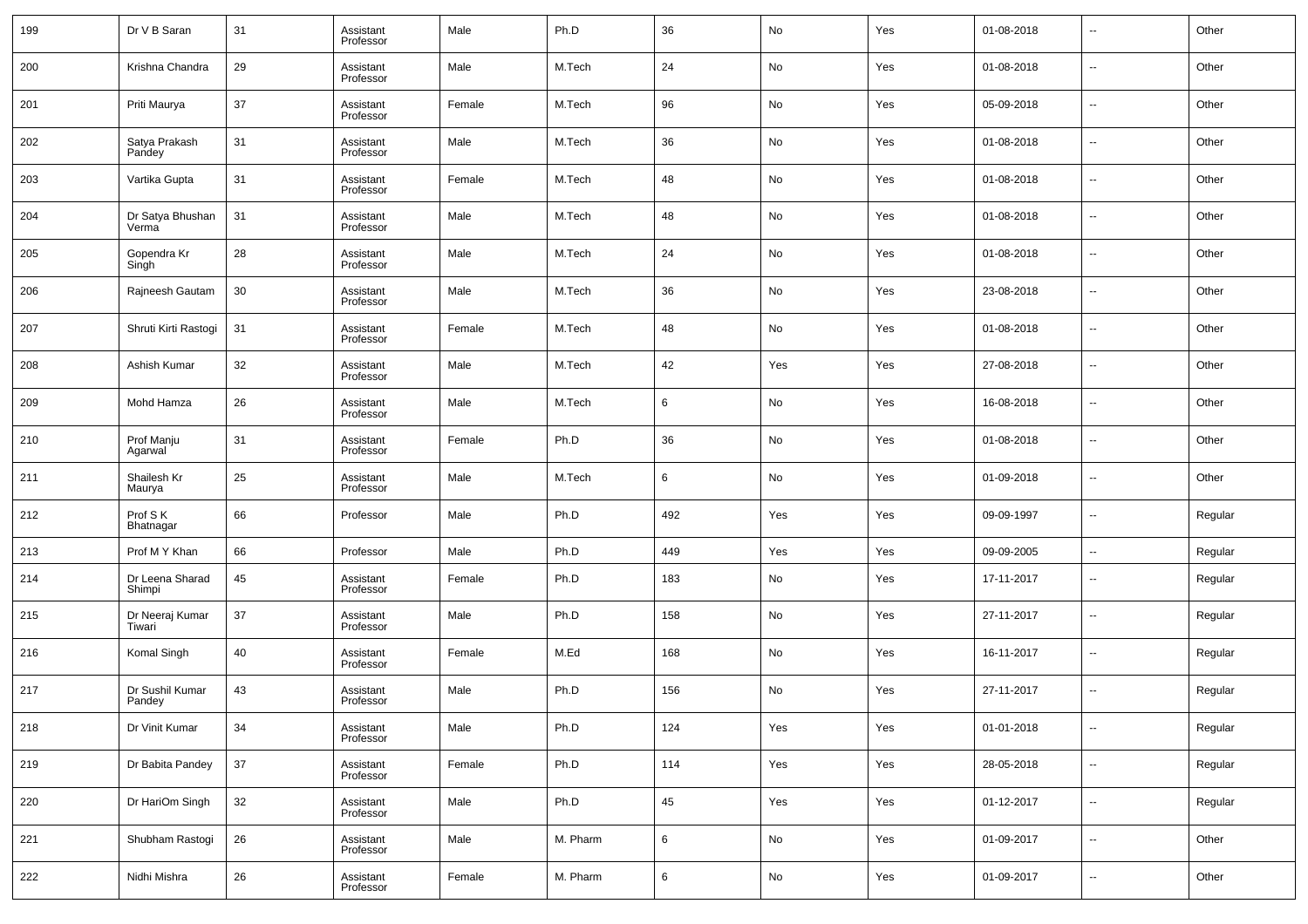| 223 | Rakesh Kumar<br>Mishra                | 28 | Assistant<br>Professor | Male   | M. Pharm   | 12              | No         | Yes | 01-09-2017 | $\overline{\phantom{a}}$ | Other                  |
|-----|---------------------------------------|----|------------------------|--------|------------|-----------------|------------|-----|------------|--------------------------|------------------------|
| 224 | Dr Hafsa Ahamad                       | 33 | Assistant<br>Professor | Female | Ph.D       | 36              | No         | Yes | 19-01-2018 | $\overline{\phantom{a}}$ | Other                  |
| 225 | Mr Abhishek                           | 40 | Assistant<br>Professor | Male   | M. Pharm   | 100             | No         | Yes | 15-01-2018 | $\overline{\phantom{a}}$ | Other                  |
| 226 | Dr Yuvana Satya<br>Priya              | 46 | Assistant<br>Professor | Female | Ph.D       | 180             | Yes        | Yes | 06-07-2011 | $\overline{\phantom{a}}$ | Regular                |
| 227 | Dr Rajeev Kumar<br>Singh <sup>-</sup> | 37 | Assistant<br>Professor | Male   | Ph.D       | 48              | Yes        | Yes | 10-07-2018 | $\sim$                   | Adhoc /<br>Contractual |
| 228 | Dr Vijay Kumar<br>Bhaskar             | 46 | Assistant<br>Professor | Male   | Ph.D       | 36              | Yes        | Yes | 10-07-2018 | $\overline{\phantom{a}}$ | Adhoc /<br>Contractual |
| 229 | Dr Ragini Narain                      | 40 | Assistant<br>Professor | Female | Ph.D       | 10 <sup>°</sup> | No         | Yes | 21-07-2019 | $\overline{\phantom{a}}$ | Adhoc /<br>Contractual |
| 230 | Dr Munish<br>Swaroop                  | 38 | Assistant<br>Professor | Male   | Ph.D       | 10 <sup>°</sup> | No         | Yes | 21-07-2019 | $\overline{\phantom{a}}$ | Adhoc /<br>Contractual |
| 231 | Dr Leena Rastogi                      | 51 | Assistant<br>Professor | Female | Ph.D       | 60              | No         | Yes | 01-08-2019 | $\sim$                   | Adhoc /<br>Contractual |
| 232 | Dr Neelam Singh                       | 45 | Assistant<br>Professor | Female | Ph.D       | 120             | No         | Yes | 13-08-2019 | $\overline{\phantom{a}}$ | Adhoc /<br>Contractual |
| 233 | Dr Sushil Kumar<br>Bharti             | 34 | Assistant<br>Professor | Male   | Ph.D       | 17              | Yes        | Yes | 27-10-2017 | $\overline{\phantom{a}}$ | Adhoc /<br>Contractual |
| 234 | Dr Priyanka Singh                     | 28 | Assistant<br>Professor | Female | Ph.D       | 24              | Yes        | Yes | 14-08-2017 | $\overline{\phantom{a}}$ | Adhoc /<br>Contractual |
| 235 | Dr Vertika Shukla                     | 42 | Assistant<br>Professor | Female | Ph.D       | 36              | Yes        | Yes | 22-02-2016 | $\overline{\phantom{a}}$ | Adhoc /<br>Contractual |
| 236 | Ms Sonali Roy<br>Choudhary            | 30 | Assistant<br>Professor | Female | <b>NET</b> | 72              | No         | Yes | 05-08-2019 | $\sim$                   | Adhoc /<br>Contractual |
| 237 | Mr Girish Kumar<br>Singh              | 43 | Assistant<br>Professor | Male   | <b>NET</b> | 6               | No         | Yes | 22-07-2019 | $\overline{\phantom{a}}$ | Adhoc /<br>Contractual |
| 238 | Dr Pooja Rani                         | 33 | Assistant<br>Professor | Female | Ph.D       | $5\phantom{.0}$ | No         | Yes | 01-08-2019 | $\sim$                   | Adhoc /<br>Contractual |
| 239 | Dr Asim Hassan                        | 30 | Assistant<br>Professor | Male   | Ph.D       | $5\phantom{.0}$ | No         | Yes | 01-08-2019 | $\overline{\phantom{a}}$ | Adhoc /<br>Contractual |
| 240 | Dr Rakesh Kumar                       | 30 | Assistant<br>Professor | Male   | Ph.D       | 36              | No         | Yes | 01-08-2019 | $\sim$                   | Adhoc /<br>Contractual |
| 241 | Dr Md Nadim                           | 30 | Assistant<br>Professor | Male   | Ph.D       | 5               | No         | Yes | 01-08-2019 | $\overline{a}$           | Adhoc /<br>Contractual |
| 242 | Dr Shashi Bharti                      | 32 | Assistant<br>Professor | Female | Ph.D       | $5\phantom{.0}$ | No         | Yes | 01-08-2019 | $\sim$                   | Adhoc /<br>Contractual |
| 243 | Dr Pradeep Ram                        | 30 | Assistant<br>Professor | Male   | Ph.D       | $\sqrt{5}$      | ${\sf No}$ | Yes | 01-08-2019 | $\overline{\phantom{a}}$ | Adhoc /<br>Contractual |
| 244 | Dr Pankaj Tripathi                    | 28 | Assistant<br>Professor | Male   | Ph.D       | $\sqrt{5}$      | No         | Yes | 01-08-2019 | $\overline{\phantom{a}}$ | Adhoc /<br>Contractual |
| 245 | Dr Rajeev Ranjan                      | 33 | Assistant<br>Professor | Male   | Ph.D       | $72\,$          | Yes        | Yes | 08-01-2019 | $\overline{\phantom{a}}$ | Adhoc /<br>Contractual |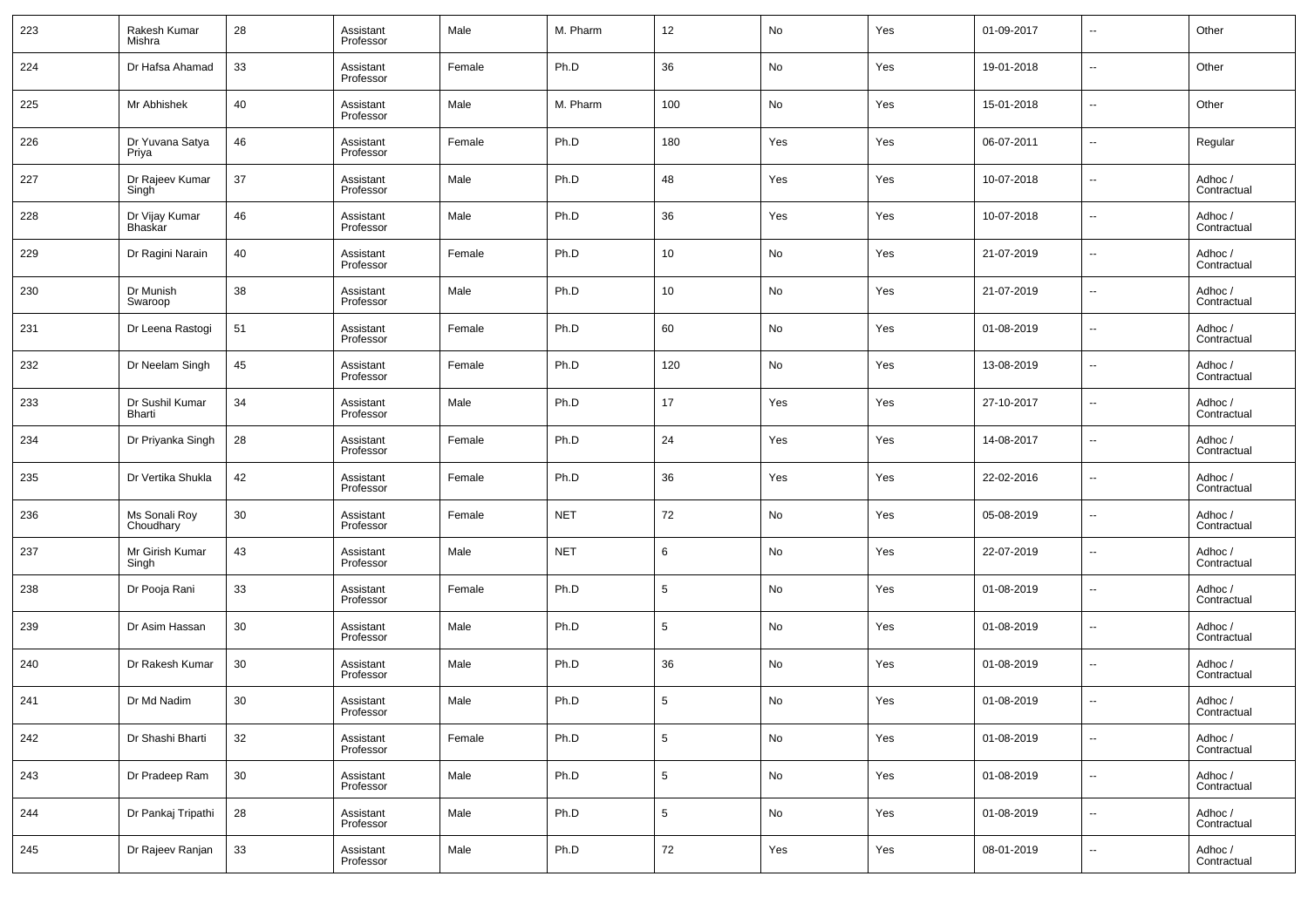| 246 | Dr Anis                    | 32 | Assistant<br>Professor | Male   | Ph.D                          | 36  | No | Yes | 22-07-2019 | $\overline{\phantom{a}}$ | Adhoc /<br>Contractual |
|-----|----------------------------|----|------------------------|--------|-------------------------------|-----|----|-----|------------|--------------------------|------------------------|
| 247 | Dr Sushma Rani             | 32 | Assistant<br>Professor | Female | Ph.D                          | 5   | No | Yes | 01-08-2019 | $\overline{\phantom{a}}$ | Adhoc /<br>Contractual |
| 248 | Dr Gulruh Salim            | 47 | Assistant<br>Professor | Female | Ph.D                          | 5   | No | Yes | 01-08-2019 | $\overline{\phantom{a}}$ | Adhoc /<br>Contractual |
| 249 | Dr Ravish<br>Chandra       | 30 | Assistant<br>Professor | Male   | Ph.D                          | 5   | No | Yes | 01-08-2019 | $\overline{\phantom{a}}$ | Adhoc /<br>Contractual |
| 250 | Versha Verma               | 36 | Assistant<br>Professor | Female | MTech(Printing<br>Technology) | 168 | No | Yes | 23-07-2019 | $\overline{\phantom{a}}$ | Adhoc /<br>Contractual |
| 251 | Ms Sugandha<br>Singh       | 31 | Assistant<br>Professor | Female | MTech(Printing<br>Technology) | 72  | No | Yes | 23-07-2019 | $\overline{\phantom{a}}$ | Adhoc /<br>Contractual |
| 252 | Sameen Ahmad               | 40 | Assistant<br>Professor | Male   | <b>MCA</b>                    | 120 | No | Yes | 23-07-2019 | $\overline{\phantom{a}}$ | Adhoc /<br>Contractual |
| 253 | Dr Satya Bhushan<br>Verma  | 32 | Assistant<br>Professor | Male   | Ph.D                          | 12  | No | Yes | 23-07-2019 | $\overline{\phantom{a}}$ | Adhoc /<br>Contractual |
| 254 | Dr Ganesh<br>Chandra       | 35 | Assistant<br>Professor | Male   | Ph.D                          | 29  | No | Yes | 23-07-2019 | $\overline{\phantom{a}}$ | Adhoc /<br>Contractual |
| 255 | Dr Chandrajeet<br>Yadav    | 32 | Assistant<br>Professor | Male   | Ph.D                          | 120 | No | Yes | 23-07-2019 | $\overline{\phantom{a}}$ | Adhoc /<br>Contractual |
| 256 | Mr Shailendra<br>Singh     | 36 | Assistant<br>Professor | Male   | MTech(Printing<br>Technology) | 156 | No | Yes | 25-07-2019 | $\overline{\phantom{a}}$ | Adhoc /<br>Contractual |
| 257 | Mr Jayant Kumar<br>Sahani  | 30 | Assistant<br>Professor | Male   | MTech(Printing<br>Technology) | 32  | No | Yes | 25-07-2019 | $\overline{\phantom{a}}$ | Adhoc /<br>Contractual |
| 258 | Mr Arun Kumar<br>Singh     | 30 | Assistant<br>Professor | Male   | M.Tech                        | 35  | No | Yes | 25-07-2019 | $\overline{\phantom{a}}$ | Adhoc /<br>Contractual |
| 259 | Mr Vinamra Kumar<br>Govil  | 33 | Assistant<br>Professor | Male   | M.Tech                        | 85  | No | Yes | 25-07-2019 | $\overline{\phantom{a}}$ | Adhoc /<br>Contractual |
| 260 | Mr Apoorva Singh           | 27 | Assistant<br>Professor | Male   | M.Tech                        | 24  | No | Yes | 25-07-2019 | $\overline{\phantom{a}}$ | Adhoc /<br>Contractual |
| 261 | Mr Islmauddin              | 25 | Assistant<br>Professor | Male   | M.Tech                        | 44  | No | Yes | 25-07-2019 | $\overline{\phantom{a}}$ | Adhoc /<br>Contractual |
| 262 | Mr Navendu<br>Pratap singh | 27 | Assistant<br>Professor | Male   | M.Tech                        | 9   | No | Yes | 25-07-2019 | $\overline{\phantom{a}}$ | Adhoc /<br>Contractual |
| 263 | Mr Arpit Shukla            | 26 | Assistant<br>Professor | Male   | M.Tech                        | 5   | No | Yes | 25-07-2019 | $\overline{\phantom{a}}$ | Adhoc /<br>Contractual |
| 264 | Dr P D Saxena              | 41 | Assistant<br>Professor | Male   | Ph.D                          | 192 | No | Yes | 25-07-2019 | $\overline{\phantom{a}}$ | Adhoc /<br>Contractual |
| 265 | Ms Hemani Singh            | 25 | Assistant<br>Professor | Female | M.Tech                        | 16  | No | Yes | 25-07-2019 | ۰.                       | Adhoc /<br>Contractual |
| 266 | Ms Prachi Tandon           | 33 | Assistant<br>Professor | Female | M.Tech                        | 18  | No | Yes | 25-07-2019 | ۰.                       | Adhoc /<br>Contractual |
| 267 | Mr Imran Khan              | 42 | Assistant<br>Professor | Male   | M.Tech                        | 53  | No | Yes | 25-07-2019 | ۰.                       | Adhoc /<br>Contractual |
| 268 | Mr Deepak Singh            | 36 | Assistant<br>Professor | Male   | M.Tech                        | 114 | No | Yes | 25-07-2019 | $\overline{\phantom{a}}$ | Adhoc /<br>Contractual |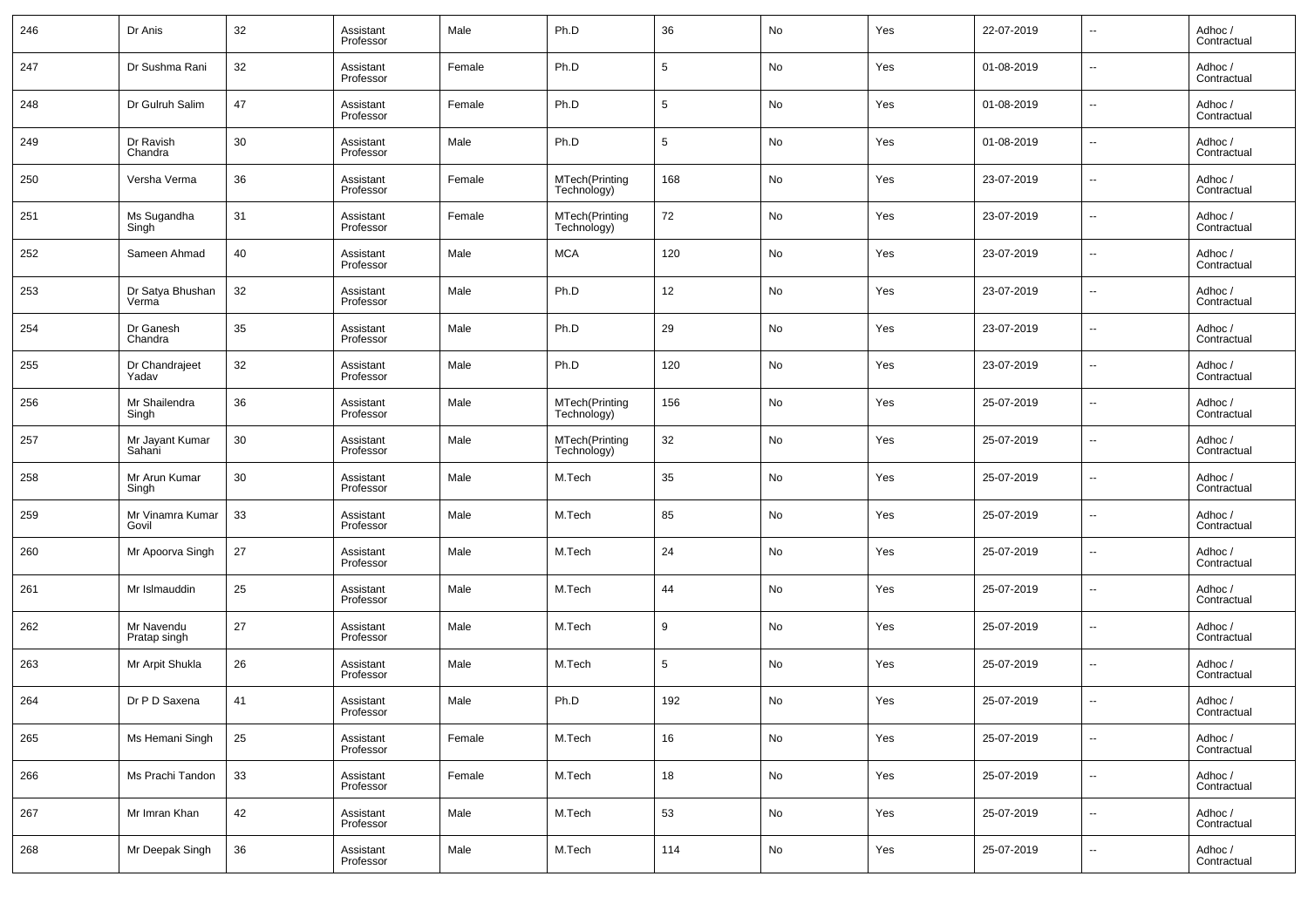| 269 | Dr Afzal Khan                | 35 | Assistant<br>Professor | Male   | M.Sc.      | 48              | No  | Yes | 22-07-2019 | $\overline{\phantom{a}}$ | Adhoc /<br>Contractual |
|-----|------------------------------|----|------------------------|--------|------------|-----------------|-----|-----|------------|--------------------------|------------------------|
| 270 | Dr Aniruddha<br>Kumar        | 36 | Assistant<br>Professor | Male   | Ph.D       | 36              | No  | Yes | 22-07-2019 | $\overline{\phantom{a}}$ | Adhoc /<br>Contractual |
| 271 | Mr Sonu Kumar                | 23 | Assistant<br>Professor | Male   | M.Sc.      | 15              | Yes | Yes | 03-08-2018 | $\overline{\phantom{a}}$ | Adhoc /<br>Contractual |
| 272 | Dr Dhananjay<br>Kumar        | 29 | Assistant<br>Professor | Male   | Ph.D       | $5\overline{)}$ | No  | Yes | 22-07-2019 | $\overline{\phantom{a}}$ | Adhoc /<br>Contractual |
| 273 | Mr Dhananjay<br>Ojha         | 27 | Assistant<br>Professor | Male   | M.Sc.      | 6               | No  | Yes | 22-07-2019 | $\overline{\phantom{a}}$ | Adhoc /<br>Contractual |
| 274 | Mr Mahfuj Ali                | 28 | Assistant<br>Professor | Male   | <b>NET</b> | 12              | Yes | Yes | 22-09-2017 | $\overline{\phantom{a}}$ | Adhoc /<br>Contractual |
| 275 | Ms Poonam<br>Parashar        | 39 | Assistant<br>Professor | Male   | Ph.D       | 66              | No  | Yes | 19-09-2019 | $\overline{\phantom{a}}$ | Adhoc /<br>Contractual |
| 276 | Dr Richa Mishra              | 36 | Assistant<br>Professor | Female | Ph.D       | 6               | No  | Yes | 12-09-2019 | $\overline{\phantom{a}}$ | Adhoc /<br>Contractual |
| 277 | Mr Abhishek<br>Yadav         | 24 | Assistant<br>Professor | Male   | Ph.D       | 8               | No  | Yes | 25-07-2019 | $\overline{\phantom{a}}$ | Adhoc /<br>Contractual |
| 278 | Manish Joshi                 | 26 | Assistant<br>Professor | Male   | M.Tech     | 24              | No  | Yes | 02-08-2019 | $\overline{\phantom{a}}$ | Adhoc /<br>Contractual |
| 279 | Kavita Sahu                  | 26 | Assistant<br>Professor | Female | M.S        | 24              | No  | Yes | 02-08-2019 | $\overline{\phantom{a}}$ | Adhoc /<br>Contractual |
| 280 | Dr Mohd Waris<br>Khan        | 31 | Assistant<br>Professor | Male   | Ph.D       | 12              | No  | Yes | 02-08-2019 | $\overline{\phantom{a}}$ | Adhoc /<br>Contractual |
| 281 | Dr Dhirendra<br>Vikram Singh | 32 | Assistant<br>Professor | Male   | Ph.D       | 60              | No  | Yes | 21-07-2019 | $\overline{\phantom{a}}$ | Adhoc /<br>Contractual |
| 282 | Mrs Shweta<br>Trivedi        | 40 | Assistant<br>Professor | Female | Ph.D       | 24              | No  | Yes | 21-07-2019 | $\overline{\phantom{a}}$ | Adhoc /<br>Contractual |
| 283 | Ms Dipali Rai                | 26 | Assistant<br>Professor | Female | <b>NET</b> | 5               | No  | Yes | 21-07-2019 | $\overline{\phantom{a}}$ | Adhoc /<br>Contractual |
| 284 | Dr Neelam Yadav              | 37 | Assistant<br>Professor | Female | Ph.D       | 60              | No  | Yes | 01-08-2019 | $\overline{\phantom{a}}$ | Adhoc /<br>Contractual |
| 285 | Dr Rashmi<br>Srivastava      | 38 | Assistant<br>Professor | Female | Ph.D       | 36              | No  | Yes | 01-08-2019 | $\overline{\phantom{a}}$ | Adhoc /<br>Contractual |
| 286 | Dr Sarfraj Ahmas<br>Siddiqui | 31 | Assistant<br>Professor | Male   | Ph.D       | 72              | No  | Yes | 29-08-2019 | $\overline{\phantom{a}}$ | Adhoc /<br>Contractual |
| 287 | Dr Amit Dwivedi              | 38 | Assistant<br>Professor | Male   | Ph.D       | 120             | No  | Yes | 29-08-2019 | $\overline{\phantom{a}}$ | Adhoc /<br>Contractual |
| 288 | Dr Deepa Jain                | 33 | Assistant<br>Professor | Female | Ph.D       | 103             | No  | Yes | 29-08-2019 | $\overline{\phantom{a}}$ | Adhoc /<br>Contractual |
| 289 | Mrs Noor Fatima<br>Siddique  | 28 | Assistant<br>Professor | Female | M.Tech     | 38              | No  | Yes | 25-07-2019 | $\overline{\phantom{a}}$ | Adhoc /<br>Contractual |
| 290 | Mr Ankit Kumar<br>Patel      | 32 | Assistant<br>Professor | Male   | M.Tech     | 40              | No  | Yes | 25-07-2019 | ۰.                       | Adhoc /<br>Contractual |
| 291 | Dr Richa<br>Srivastava       | 36 | Assistant<br>Professor | Female | Ph.D       | 168             | No  | Yes | 25-07-2019 | $\overline{\phantom{a}}$ | Adhoc /<br>Contractual |